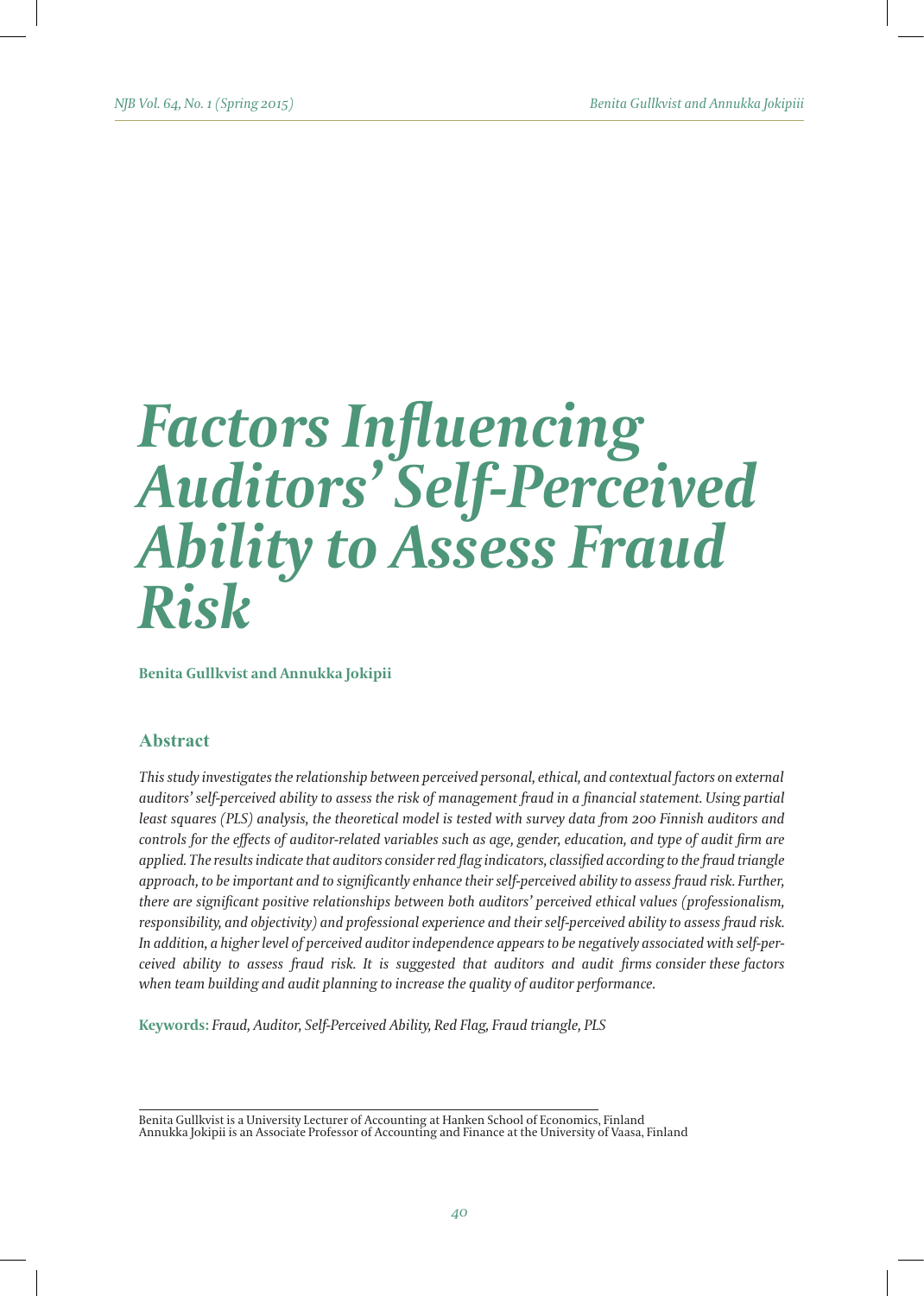## **1. Introduction**

Incidences of corporate fraud occur and do not seem to be declining (Hogan et al. 2008) in spite of the implementation of revised legislation, standards, and global corporate governance regulations to reduce opportunities to commit fraudulent acts. International standards of auditing (ISA) 240 (IFAC 2009) and many national auditing acts require auditors to assess the risks of material misstatements in financial statements due to fraud<sup>1</sup> and to design and implement appropriate responses to audit evidence obtained thereby.

Identifying fraud risk and assessing its scope<sup>2</sup> are, however, difficult and complex tasks for auditors (e.g., Hassink et al. 2010) owing to the necessity of interpreting numerous cues in relation to one another. Moreover, auditors have little experience with fraudulent reporting (Rose 2007) and the perpetrators deliberately conceal the resulting irregularities (Knapp and Knapp 2001). Consequently, it is up to the auditors to use their professional judgement when performing tasks. Previous research reveals many factors that might influence auditor judgements, including individual ability3 , knowledge, motivation, and the characteristics of the accounting and auditing environment (Libby and Luft 1993). Previous research studying ability has largely focused on the association between ability and various levels of performance, such as actual fraud risk assessment or detection. For example, Bonner (2008) examines the effects of ability on judgements and decisions. However, there is rather limited research on factors contributing to ability.

While research into the circumstances and conditions related to an auditor's ability to assess fraud risk has been called for in the literature (e.g., Landsittel and Bedard 1997; Nieschwietz et al. 2000), conducting empirical studies is problematic. First, fraud cases are relatively rare. Financial statement fraud accounts for 5–10 % of all fraud cases (Helms 2011), only some 10 % of the fraud cases detected by people outside of companies are found by auditors (Johnson 2007), and only 10 % of all detected economic offences by firms were reported to police and registered (Niemi and Lehti 2006). Second, unlike other previous auditing studies where variables of interest have been manipulated in experimental settings (e.g., Nelson et al. 2002), risk assessment ability, and subsequent individual performance, are traits associated with the individual auditor and not easily manipulated empirically. Nor is archival data available.

In practice, when it is impractical for researchers to obtain an objective measure, a subjective measure such as auditors' self-assessments of the subject may be available (Abdolmohammadi and Shanteau 1992). Therefore, and in line with the study of Bonner and Lewis (1990), which measured auditors' self-assessments of systems expertise, this study measured auditors' self-perceived ability to assess fraud risk, while recognizing the limitations of the measure. The objective of this study is to examine the relationship between perceived personal, ethical, and contextual factors on external auditors' self-perceived ability to assess the risk of management fraud in a financial statement.

Data were collected through a survey of 200 Finnish authorized auditors and analysed using a partial least squares (PLS) technique to empirically test and verify proposed simultaneous relationships between self-perceived personality-related and contextual factors identified from prior studies and auditors' self-perceived ability to assess fraud risk. The PLS technique was used due to the relatively small sample size and exploratory nature of the study (Wold 1985). In Finland, there is evidence of fraud cases becoming graver and more complex in recent years (Muttilainen and

<sup>1</sup> Many definitions of fraud exist. Following ISA 240 (IFAC 2009), fraud is defined as "an intentional act by one or more individuals among management, those charged with governance, employees, or third parties, involving the use of deception to obtain an unjust or illegal advantage." Further, the auditor should consider the risks of material misstate- ments in the financial statements due to fraud.

<sup>2</sup> For auditors, the task of fraud risk identification involves connecting issues from memory and recorded data, and dit engagement. Risk assessment involves combining and weighting these factors to form risk judgements (Bedard and Graham 2002).

<sup>3</sup> Ability is defined in the literature as a determinant of an individual's capacity to perform physical or mental tasks (e.g., Benford and Hunton 2000),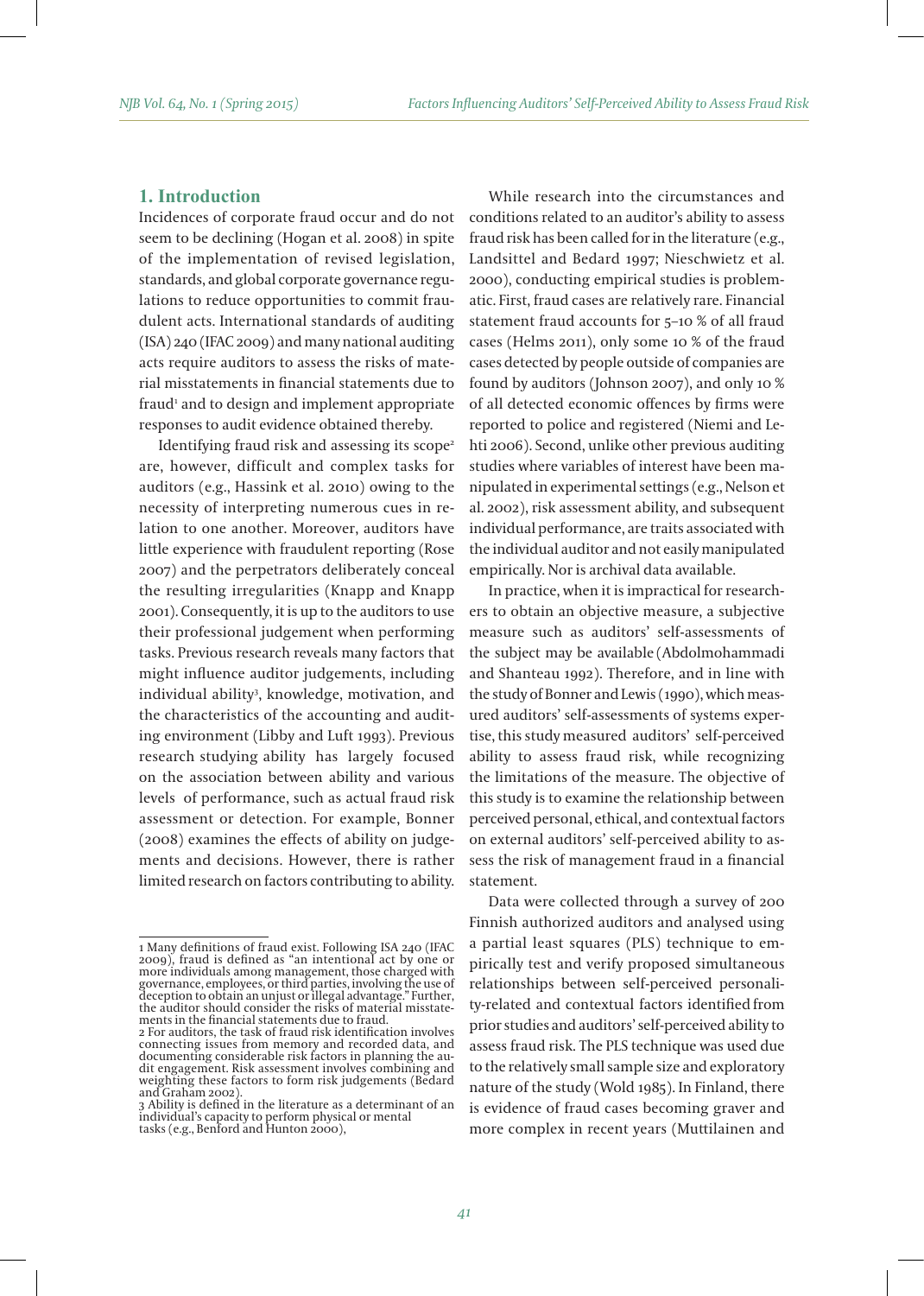Kankaanranta 2012), which emphasizes the need for research on auditors' ability to assess fraud risk effectively. Further, unlike most other countries, Finnish auditors have not yet had to report their findings of fraudulent activity to the authorities. A debate within the Finnish auditing profession has arisen about the benefits and consequences of reporting fraudulent activity, given the difficulty of assessing fraud risk. Prior studies have also found that auditors are reluctant to pass on warning signals to stakeholders (e.g., Rodgers et al. 2009).

The focus on fraud and auditors' self-perceived ability contributes to the contemporary research on, and professional discussions about, auditors' responsibilities and capabilities to detect and assess fraud risk. While self-perceived ability is not the same as actual ability (e.g., Owhoso and Weickgenannt 2009), prior studies have found that perceived ability may mimic the expectations of ability. Bandura (1992) asserts that beliefs will influence actions and the realization of goals, and can determine the outcomes even before the actions occur. Thus, by investigating factors that influence auditors' self-perceived ability to assess fraud risks, there may be an opportunity to change the conditions so as to improve the performance of audit tasks like the fraud risk assessments examined in this study. This study also contributes by empirically testing the fraud triangle as a second-order construct. While research on the fraud triangle concept is emerging (e.g., Wilks and Zimbelman 2004; Moyes 2008; Lou and Wang 2009; Skousen et al. 2009), the number of studies is still limited.

The remainder of the paper is structured as follows. Section Two provides a brief overview of the existing literature as well as developing the motivation for the study and the hypotheses guiding it. The research design and results are presented in Sections Three and Four, respectively. Section Five concludes the paper with a discussion of the findings, the potential implications, limitations, and some directions for future research.

## **2 Literature Review and Development of Hypotheses**

Despite issues related to fraud risk assessment having attracted substantial attention both in literature and in practice (for reviews, see, e.g., Allen et al. 2006: Hogan et al. 2008; Nieschwietz et al. 2000), the collection of accounting and auditing research focusing on auditors' ability to assess potentially fraudulent financial reporting or auditors' judgements concerning misstatements remains sparse (e.g., Bonner et al. 1996; Jaffar et al. 2008; Knapp and Knapp 2001; Phillips 1999; Pincus 1984; Rose 2007; Wilks and Zimbelman 2004; Zimbelman 1997).

In general, scholars maintain that individuals' ability is associated with their capability to encode, retrieve, and analyse information (e.g., Libby and Luft 1993). Prior studies on the assessment of fraud risk have identified many factors that may influence an auditor's ability to assess fraud risks. These factors include, among others, experience and ethical reasoning (Hassink et al. 2010). ISA 240 (IFAC 2009) states that auditors assess fraud risks through fraud risk factors4 , analytical procedures, client enquiries, and other information. Given the growing concern about fraudulent activity worldwide, this study investigates the relationship between auditors' perceptions of the importance of red flag factors, perceived ethical values, professional experience, and their ability to assess fraud risk as they themselves perceive it.

Fraud risk factors, commonly called red flags, represent conditions associated with fraud and serve to alert auditors to possible fraudulent activity (Krambia-Kapardis 2002). They are classified as either incentives (pressures), attitudes (rationalizations), or opportunities under the fraud triangle approach (IFAC 2009). First, management or other employees have an *incentive* or are under *pressure*, and that provides a reason to commit fraud.

<sup>4</sup> Fraud risk factors (in this study called red flags) are events or conditions that indicate an incentive or pressure to com-<br>mit fraud or provide an opportunity to commit fraud. Some<br>individuals possess an attitude, character or set of ethical values that allow them knowingly and intentionally to use the opportunity or pressure to commit a dishonest act (IFAC 2009).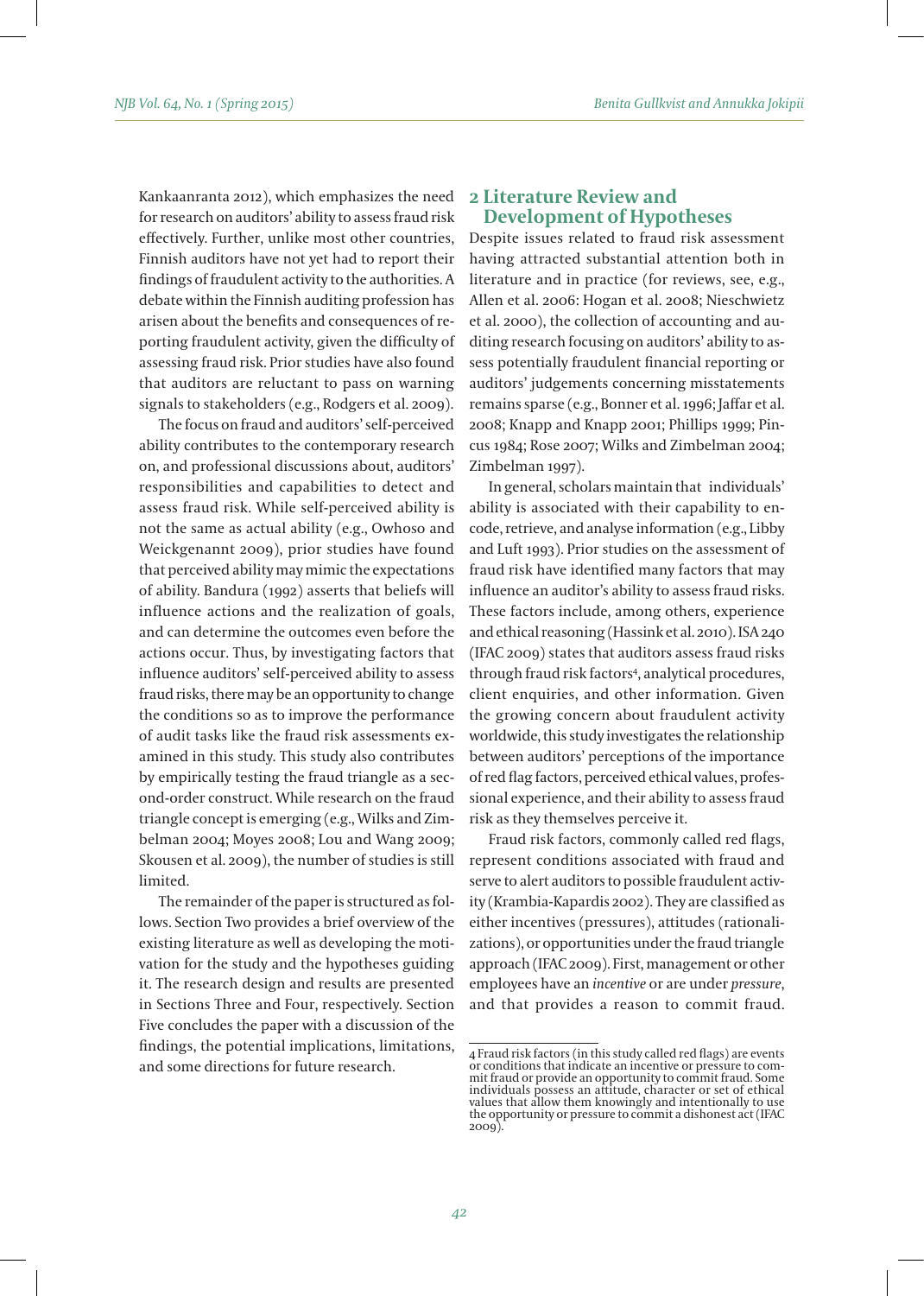Prior research has investigated various forms of pressure such as that to meet analysts' forecasts, compensation and incentive structures, the need for external financing, and poor performance (Hogan et al., 2008). Second, those involved have an *attitude* towards, or *rationalization* of, committing fraud. Cressey (1953) pointed out that rationalization is not an *ex post facto* means of justifying an act of theft, but a necessary precondition of the crime before it occurs. That is to say, rationalization is a part of the motivation for the fraud. Finally, circumstances provide an *opportunity* to perpetrate fraud. They might include the absence of controls, the presence of weak controls, or the ability of management to override controls.

Prior studies (Bernardi 1994; Matsumura and Tucker 1992; Moet 1997; Krambia-Kapardis 2002) have examined the influence of *fraud risk indicators* on an auditor's ability to assess the likelihood of fraud. Whereas Moet (1997) in her experiment treated the variable fraud risk indicators in the aggregate and expected that the fraud risk factors alone should provide sufficient cues for suspecting fraud (Jaffar et al. 2008), other scholars have examined individual indicators such as client integrity and competence (Bernardi 1994) and internal control quality (Matsumura and Tucker 1992). Krambia-Kapardis (2002) built on Loebbecke et al.'s (1989) assessment model and argued that in order to be able to assess fraud risk, an auditor will initially need to utilize the rationalizations, opportunity, and person (ROP) risk assessment model and, second, identify the fraud risk information available relating to endogenous risk factors in the auditee's organization.

The last decade has seen the emergence of research on fraud risk assessment using the fraud triangle approach. The study by Wilks and Zimbelman (2004) was one of the first studies to investigate auditors' sensitivity to high levels of fraud risk, decomposed into attitude, opportunity, and incentive risks. This was a departure from previous studies that had simply assessed overall fraud risk. The findings of Wilks and Zimbelman (2004) indicate that auditors who decompose fraud risk assessments are more sensitive to opportunity and incentive cues than auditors who assess overall fraud risk. In addition, Skousen et al. (2009) and Moyes (2008) empirically examined the effectiveness of red flag indicators based on the fraud triangle approach in detecting financial statement fraud. Skousen identified a number of pressure and opportunity proxies significantly related to financial statement fraud, while Moyes (2008) investigated Certified Public Accountants' (CPA's) perceptions of the level of effectiveness of red flags used in fraud detection. Finally, Lou and Wang (2009) examined the association between risk factors in the fraud triangle and the likelihood of fraudulent financial reporting. To our knowledge, only Jaffar et al. (2008) have investigated an external auditor's ability to assess fraud risk. Their study adopts an experimental approach and the results indicate that in a high fraud risk scenario, an external auditor's ability to assess fraud risk has a positive effect on his/her ability to detect the likelihood of fraud, whereas in a low fraud risk scenario it does not.

To provide additional evidence of auditor ability to assess fraud risk, this study examines auditors' self-perceived ability. Joyce (1976) argues that self-insight is critical in judgement situations where a role involves communicating a high level of professional expertise. Further, research by Bandura (1982, 1991) suggests that behavioural controls should influence individuals' thought patterns, choices of activities, preparation for activities, and effort expended. For example, the *Theory of Planned Behavior* (Ajzen 1991) suggests that higher levels of perceived expertise should enhance auditors' perceived ease of performing audit activities. Moreover, Owhoso and Weickgenannt (2009) have argued that auditors should be able to assess their own effectiveness and ability, but individuals have also been described as having limited self-insight, leading to a tendency to over-estimate or under- estimate their abilities in self-ratings.

Drawing on the theories above, the current research proposes that auditors' perceptions of their own ability to assess fraud risk are positively associated with the perceived importance of red

*43*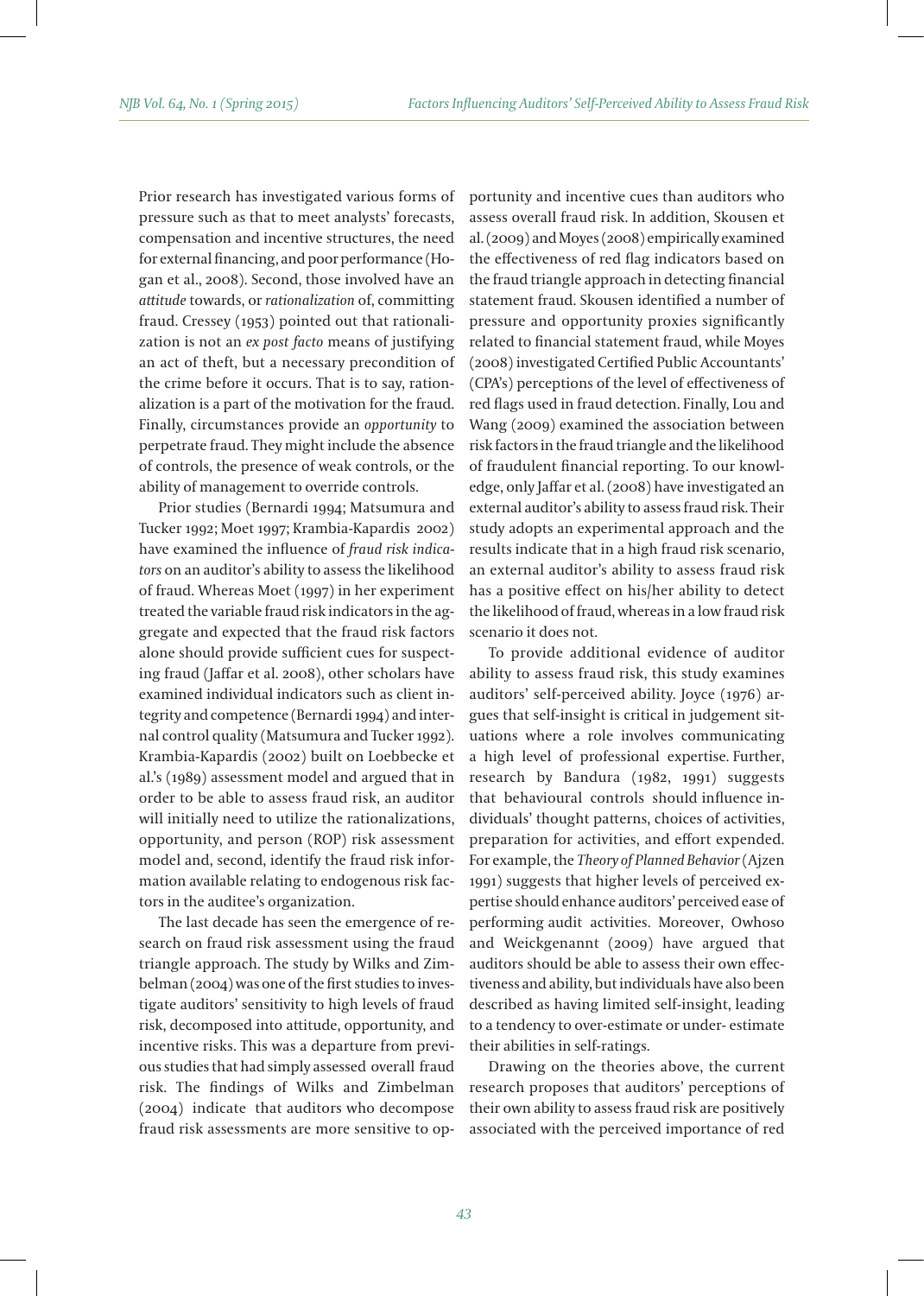flags, professional experience, and perceived ethical values. The inter-relationships among the red flag indicators, based on the categories of the fraud triangle approach, are conceptualized as a formative second-order construct. The expected relationships are depicted in the theoretical model in Figure 1.

The next section expands on the research model by developing a set of related empirical hypotheses on the relationships.

## 2.1 Perceived importance of red flag indicators

ISA 240 (IFAC 2009) and other contemporary auditing standards require auditors to attempt to detect the presence of fraudulent behaviour by comprehensively assessing the extent to which the fraud triangle categories of pressure, opportunity, and rationalization are present. The underlying premise is that fraud triangle indicators can help predict the context in which managers and staff in firms may act unethically, and so can help auditors identify and assess potential fraud risks. Accounting professionals, academics, and various regulatory agencies have broadly supported the notion that these three conditions of pressure, opportunity, and rationalization are generally present and coexistent when fraud occurs (e.g., Bell and Carcello, 2000; Rezaee 2005).

Auditors may use red flag checklists to assist in fraud risk assessment. Prior audit studies on various types of decision aids, such as checklists



FIGURE 1. Research model of the study

The abbreviations used in the research model are as follows:

RF\_Att = RedFlag indicators of the category Attitude

RF Inc = RedFlag indicators of the category Incentives

RF\_Opp =RedFlag indicators of the category Opportunity

Aud Eth = Auditors' ethical values measured as professionalism, responsibility and objectivity

Aud\_Ind = Auditor independence

Perceived Risk Assessment Ability = Auditors' ability to assess fraud risk

Education = Auditors' basic education level

Experience = Auditor position (rank)

FirmType = Big4/non-Big4 firm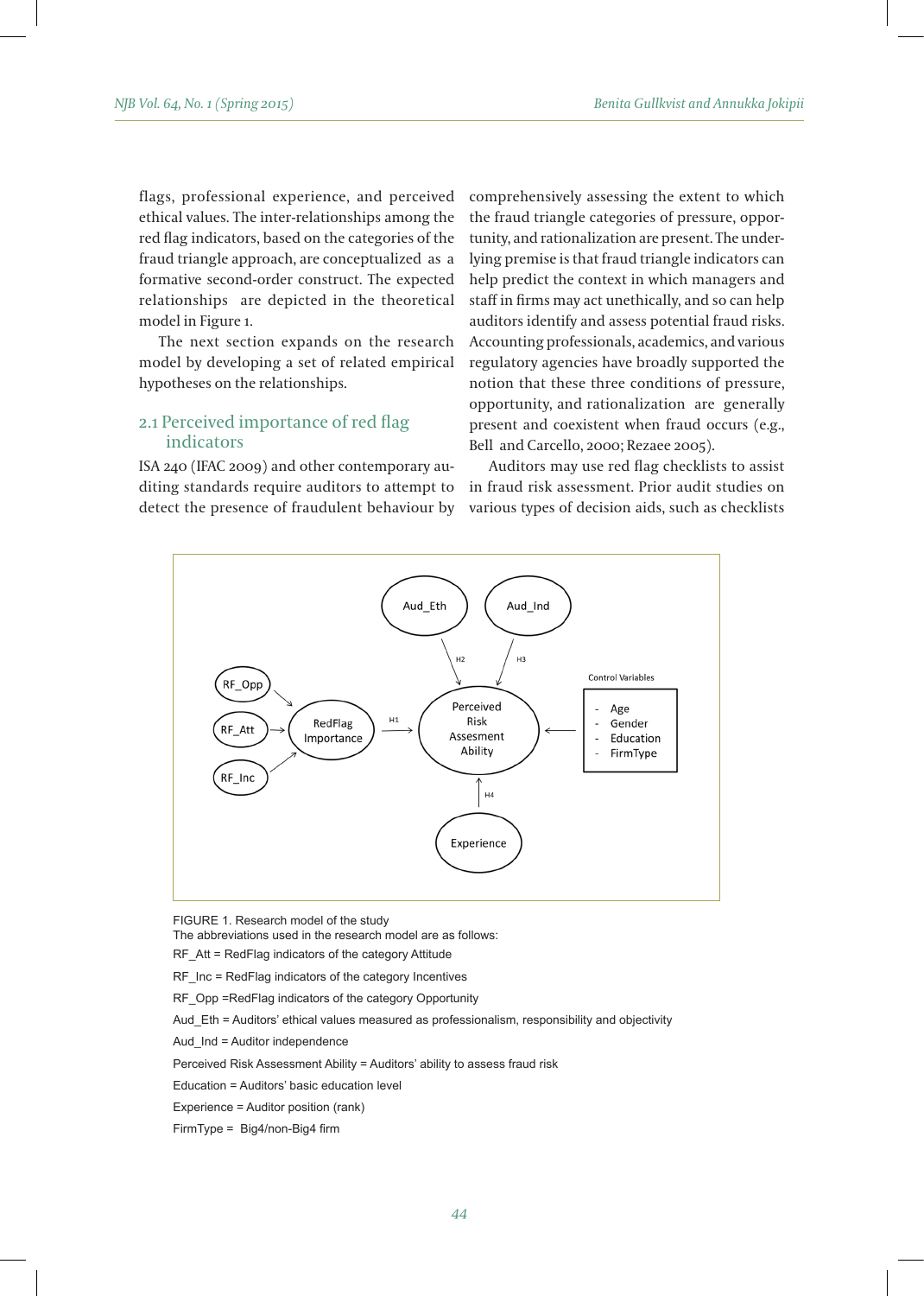and expert systems, have found that they generally improve accounting judgements in a variety of tasks (e.g., Eining et al. 1997; Glover et al. 1997), as they offer structure to the decision process, the psychology literature suggests will improve decision-making (MacGregor et al. 1988). It has, however, also been argued that the use of too many risk assessment cues with low diagnostic ability will, contrary to normative expectations, reduce the accuracy of an auditor's inherent risk assessment (e.g., Hoffman and Patton 1997). Further, previous studies on red flag indicators show that even if red flags are present, the ability of an auditor to recognize and evaluate red flags cannot always be clearly determined and a checklist gives "no mechanical assistance for weighting and combining the red flag cues into an overall assessment" (Eining et al. 1997,4).

Furthermore, Ashton (1990) and Boatsman et al. (1997) found that auditors were reluctant to rely on available decision aids because of problems with the high incidence of false positive signals of fraud risk. Thus, a large body of literature shows that the adoption and usage levels of such checklists are rather low (e.g., Ashton 1990; Ashton 1992). Auditors, like other professionals, prefer to rely on their own experience and judgement. Therefore, it is important to investigate the importance (or relative emphasis) that auditors place on information cues when producing judgements.

For example, Heiman-Hoffman and Morgan (1996) discovered that auditors perceived different red flags to carry different weights and showed that external auditors tended to rate "management attitudes" as the most important category of red flag. Therefore, this study particularly addresses red flags related to management fraud and integrity. Management integrity is considered a key determinant of client risk structure, and to provide the foundation for internal controls (Kizirian et al. 2005). Previous research has also found that auditor judgement is influenced by factors such as the quality of the internal control system and the auditor's perceptions of the integrity of the management of the client firm (Beaulieu 2001; Kizirian et al. 2005).

Reviewing prior studies suggests it is highly likely that auditors who consider red flags very important will be confident in their ability to assess fraud risk. Accordingly, the first hypothesis is as follows:

H1. There is a positive relationship between how important an auditor perceives red flag indicators to be and his/her self-perceived ability to assess fraud risk.

## 2.2 Perceived relevance of ethical values

Ethics in general, professional codes of conduct, auditors' ethical orientations, and ethical reasoning are of particular concern in the audit process. Ethical reasoning refers to the decision processes that an individual employs to judge whether a course of action is ethically or morally appropriate in a particular situation. Ponemon and Gabhart (1993) identified ethical reasoning as a form of expertise that may positively relate to an auditor's ability to assess fraud risk. Their research provided evidence that the higher the auditor's level of ethical reasoning, the better his/ her ability to assess the likelihood of management engaging in fraudulent activity. In addition, Rest (1986) maintains that individuals have different levels of sensitivity to ethical situations. Shaub et al. (1993) indicate that individuals with high levels of moral development5 are more sensitive to ethical situations and issues similar to client integrity and competence. Moreover, Bernardi (1994) reported that audit managers with a high level of moral development detected fraud at a higher rate than managers with lower levels of moral development.

Contemporary auditing standards emphasize that auditors must be independent in fact and also be seen to be independent . This is central to the value of attestation services and thus to the credibility of the auditing profession. Schultz and Hooks (1998) examined the effect of the re-

<sup>5</sup> According to Bernardi (1994), moral development relates to the reasoning process individuals use to frame their res- ponses to ethical issues.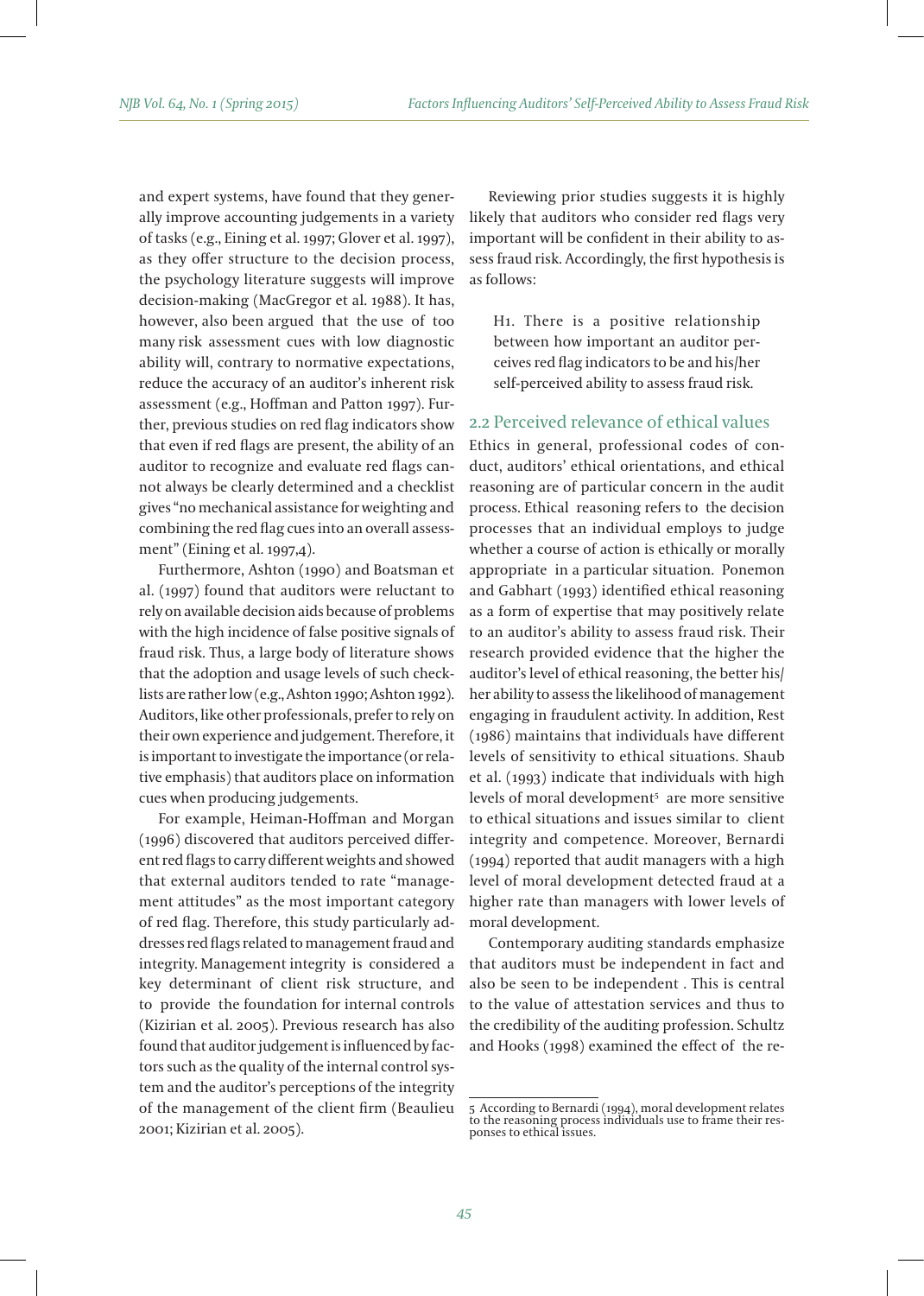lationship between client personnel and auditors on reports of wrongdoing. They found that the stronger the relationship between the auditor and the client personnel with knowledge of fraud, the more likely the client personnel would be to report the wrongdoing. However, a close relationship between auditor and auditee may endanger the auditor's independence and objectivity. Researchers have pointed out that, as auditors are economically dependent on their clients, this may lead them to adopt their clients' objectives (e.g., Moore et al. 2006; Guiral et al. 2010). Although close auditor-client relationships are restricted by legislation, such as the SOX 2002 requirements of audit-partner or audit-firm rotation and limitations on the provision of non-audit services, and the auditor independence requirements have recently been reviewed in the contemporary International Standards of Auditing (IFAC 2009), the findings of Guiral et al. (2010) suggest that current legislation and auditing standards may still be inadequate to address auditors' unintentional reporting bias.

This study examines auditors' perceived ethical reasoning and orientations in relation to their self-perceived ability to assess fraud risks. Because the probability of reporting fraud is contingent upon auditor independence (Watkins et al. 2004), perceived independence was considered to be of vital importance. The independence construct was assessed separately from the other ethics-related items. Despite doubts expressed in prior studies on the effects of auditor–auditee relationships on auditor independence (Schultz and Hooks 1998; Guiral et al. 2010), this study proposes a positive relationship between perceived auditor independence and self-perceived ability to assess risk. The hypotheses are as follows:

H2: There is a positive relationship between an auditor's self-assessed level of ethical values and self-perceived ability to assess fraud risk

H3: There is a positive relationship between an auditor's self-assessed level of independence and self-perceived ability to assess fraud risk

#### 2.3 Professional experience

Previous research has found that the ability of auditors to process information or to take subsequent action increases with experience (Gibbins 1984). Libby and Luft (1993) note that experience and ability determine knowledge, and that knowledge and ability are directly linked to performance. Bedard and Graham (2002) found that prior engagement experience with the client was significant to risk identification. Auditors with prior engagement experience with the client identify more risk factors, thus highlighting the importance of the accumulation of risk knowledge through repeated client experience. From an analysis of the literature, it appears that researchers (Bernardi 1994; Moyes and Hasan 1996; Carpenter et al. 2002) agree that auditors' experience levels may be significantly related to their ability to detect a risk of fraud.

Prior studies often use auditor rank as a substitute and proxy for auditor experience. Christ (1993) found significant differences in the knowledge structures of audit managers/partners compared to those of senior and junior auditors in a study related to auditors' planning knowledge. Knapp and Knapp (2001) found that audit managers are more effective during fraud risk assessment than audit seniors when using analytical procedures, whereas Phillips (1999) found that audit managers do not pay any more attention to evidence of aggressive reporting than audit seniors. Despite the conflicting evidence in previous studies, this study anticipates that auditors' perceptions of their own ability to assess fraud risk may vary with auditor rank.

The fourth hypothesis of this study addresses the relationship between professional experience and auditors' self-perceived ability to assess fraud risk. The hypothesis is as follows: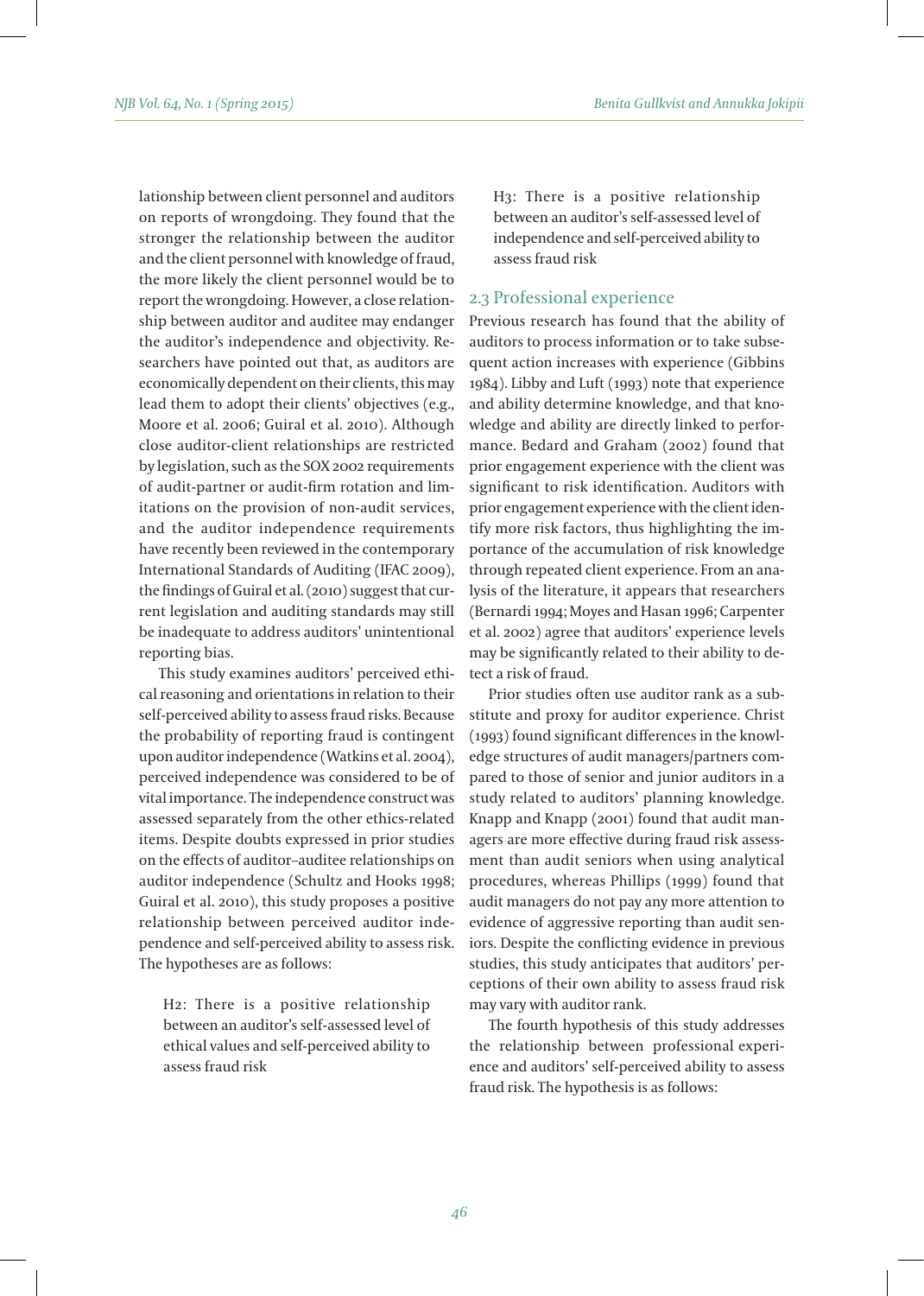H4: There is a positive relationship between an auditor's professional experience and self- perceived ability to assess fraud risk.

The current research does include consideration and control of demographic variables. Although there might be numerous individual characteristics acting alone or in combination with other characteristics and events (DeZoort and Lord 1997) that might relate to an auditor's perceived ability or that can potentially pressure the auditor, this study controls for age, gender, education, and type of audit firm. Regarding age and education, Bonner and Lewis (1990) found that senior managers outperformed students on three of four tasks and on all knowledge tests. The respondents in the present study are all professional auditors, the majority have a professional certification and only a minority of the respondents are young with little experience. Therefore, the homogeneity of the current sample would indicate that age and education will not be significantly associated with self-perceived ability. Investigations of the behavioural differences between women and men have largely been reported in the psychology and behavioural economics literature (e.g., Croson and Gneezy 2009; Feingold 1994; Schmitt et al. 2008), and the findings indicate that gender-based differences may exist in, for example, cognitive information processing. Using Finnish data, Niskanen et al. (2011) found that auditor gender was positively associated with actual earnings quality, which may imply that female auditors are more risk averse in their judgement. Owhoso (2002) found, however, that gender had no bearing on an auditor's likelihood of making fraud risk assessments, which is the relevant proposed outcome in this study. Finally, audit firm size may be associated with the auditor's self-perceived ability to resist management pressure. For example, Gul (1991) found that bankers expected that larger auditing firms would be more able to withstand management pressure than small audit firms, whereas results by McKinley et al. (1985) show no effect for audit firm size. A survey investigating auditors' perceptions of fraud risk indicators found the perceptions were not influenced by the demographic factors of gender or type of audit firm (Smith et al. 2005). Considering that those results stemmed from a similar approach, the author does not anticipate that type of audit firm will be associated with self-perceived ability in this study.

# **3 Research method**

## 3.1 Survey and data

This study is based on survey data collected through a web-based form. The web pages of two Finnish auditors' associations provided 932 email addresses of external auditors. In addition, 400 external auditors working in one particular Big 4 firm were sent an inter- company email requesting their assistance. Following Dillman's Tailored Design Method (2000) in the design and administration of the questionnaire, the survey instrument was pre- tested by a group of academics and practitioners and distributed after minor changes accompanied by a covering email explaining the aim of the study and response practice. Two reminders were also sent.

A total of 200 useful responses were received generating a response rate of approximately 15 %. Although the response rate may appear low, it is well within the response rate range of contemporary empirical studies for web-based questionnaires. The total population of auditors in Finland in 2010 holding KHT certification was 719, and 717 held HTM certification<sup>6</sup>. The median age in the total auditor population is in the range of 50–59 years, which is consistent with the ages of the certified auditors of this sample. The median age in this study is, however, somewhat lower, because

<sup>6</sup> Finland has a two-tier system of certification of auditors: the lower certification level being known as HTM, and the higher, KHT. The prerequisites for taking the KHT exam in-clude three years of work experience under the supervision ter's degree in economics or business administration) (Kne-<br>chel et al. 2008). Thus, a KHT auditor represents expertise of the highest level in accountancy and meets the requirements of the EC's 8th Council Directive.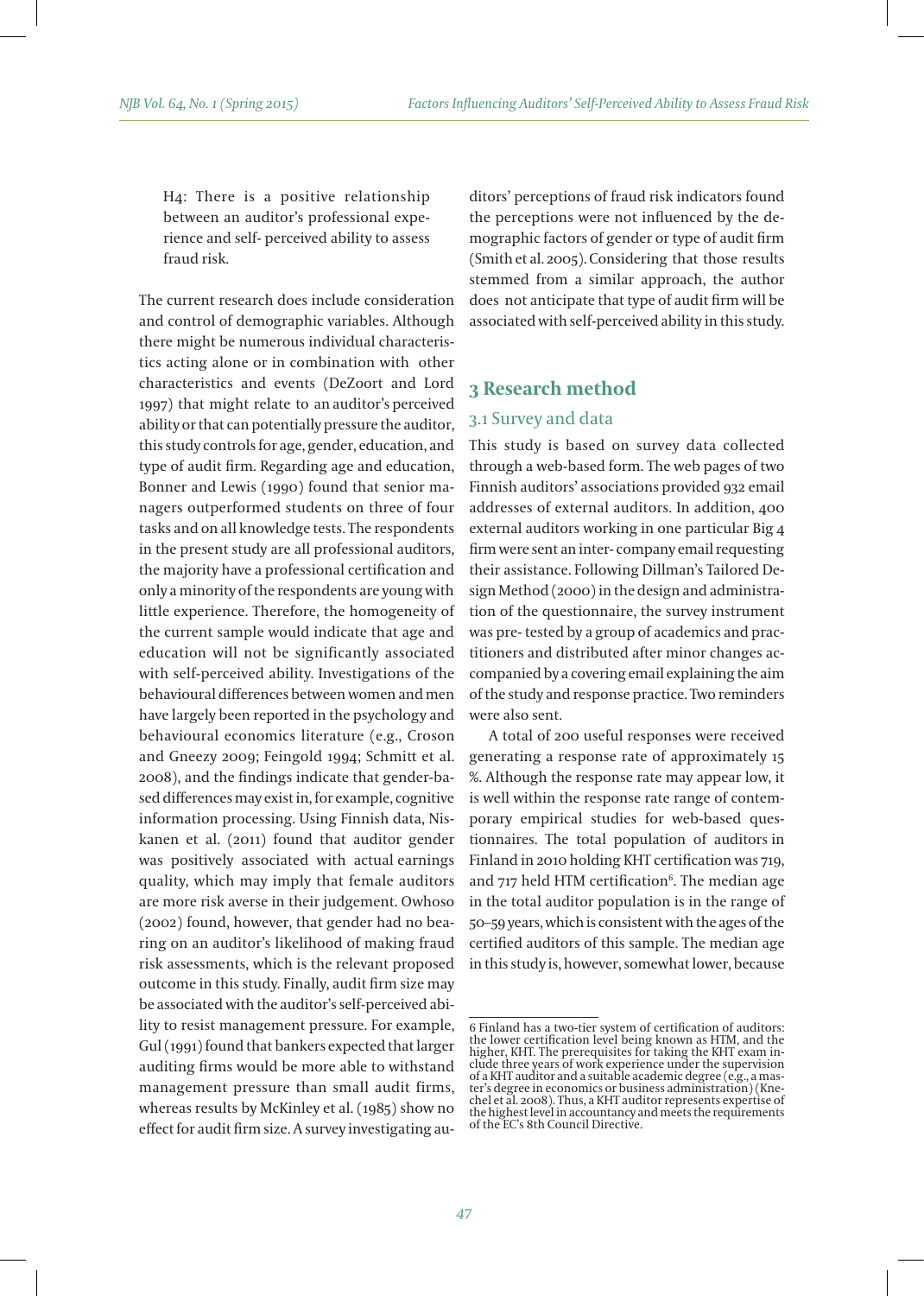the sample also includes 39 non-certified respondents working as senior assistants or assistants. Overall, measures such as age and position (Table 1) indicate that the respondents are professionals with considerable work experience, and so might be assumed to be familiar with auditing issues.

## 3.2 Variable measurement

## *Perceived importance of red flag indicators*

The red flag indicators used here were compiled from previous research (Albrecht and Romney 1986; Apostolou et al. 2001; Bell and Carcello 2000; Hackenbrack 1993) and matched against ISA 240 (IFAC 2009). Respondents were asked to indicate how they perceived the importance of several red flags for fraud risk assessment on a 7-point

#### **TABLE 1. DESCRIPTIVE DATA ON THE RESPONDENTS (N = 200)**

| Gender                        |             |
|-------------------------------|-------------|
| Male                          | 152 (77 %)  |
| Female                        | 46 (23 %)   |
| Age                           |             |
| Under 30                      | 29 (15 %)   |
| $30 - 39$ years               | 43 (21 %)   |
| $40 - 49$ years               | 32 (16 %)   |
| 50-59 years                   | 47 (23 %)   |
| 60 years or over              | 49 (25 %)   |
| <b>Education</b>              |             |
| College degree                | 34 (17 %)   |
| Bachelor's degree             | 34 (17 %)   |
| Master's degree               | 131 (66 %)  |
| Doctoral or licentiate degree | $0(0\%)$    |
| Audit firm type               |             |
| (FirmType)                    |             |
| Non-Big4                      | 105 (53 %)  |
| Big4                          | 95 (47%)    |
| <b>Position</b>               |             |
| (Experience)                  |             |
| No response                   | $4(2\%)$    |
| Assistant                     | 53 (26.5 %) |
| Senior assistant              | 23 (11.5 %) |
| Manager                       | 28 (14 %)   |
| Senior manager                | 26 (13 %)   |
| Director                      | 20 (10 %)   |
| Partner                       | 46 (23 %)   |

Likert scale anchored with *not important at all* (1) and *extremely important* (7). For this study, the red flag indicators were classified into the three fraud triangle categories based on example conditions provided in ISA 240 (IFAC 2009) and reanalysed using only the highest-loading items from the PLS measurement model. Only red flags that could clearly be classified as indicators of the categories *attitudes (RF\_Att)*, *opportunities (RF\_Opp)*, or *incentives (RF\_Inc)* were considered (Appendix), and as the sample size posed a limitation, only four items per variable were included (X1-X12). A separate factor analysis with Varimax rotation was conducted confirming that the factors loaded on their own constructs7 .

The literature (Wilks and Zimbelman 2004; IFAC 2009) suggests that generally all three conditions must be present for fraud to exist. The work of Norman et al. (2010) indicates that incentives and opportunities will influence attitudes, so that the greater the incentive or opportunity, the more likely it is that management will be able to rationalize committing a fraudulent act. With regard to the inter-relationships among the three conditions of the fraud triangle, the current research categorizes the fraud triangle as a formative second-order construct (*red flag importance, RF\_Imp*). Chin (1998a) suggested that for formative structures the second-order factor is caused by the first-order factors that each make a unique contribution to the second-order factor. In this study the three first-order red flag conditions *attitude*, *incentive*, and *opportunity* facilitate or form the second-order overall *red flag importance* construct. The research also revealed high cross-loadings between the fraud triangle variables *attitude*, *incentive*, and *opportunity* (Table 5). This study assumes that the weighting among the variables is equal, as there are no statistical or empirical grounds indicating otherwise. Although no hypotheses on the fraud triangle variables are offered, the aim is to examine how well the over-

<sup>7</sup> The results of the separate confirmatory factor analysis for each variable indicate that the explained variances of each factor were: *opportunities* 64.47%, *attitudes* 74.21%, and *incentives* 65.76%.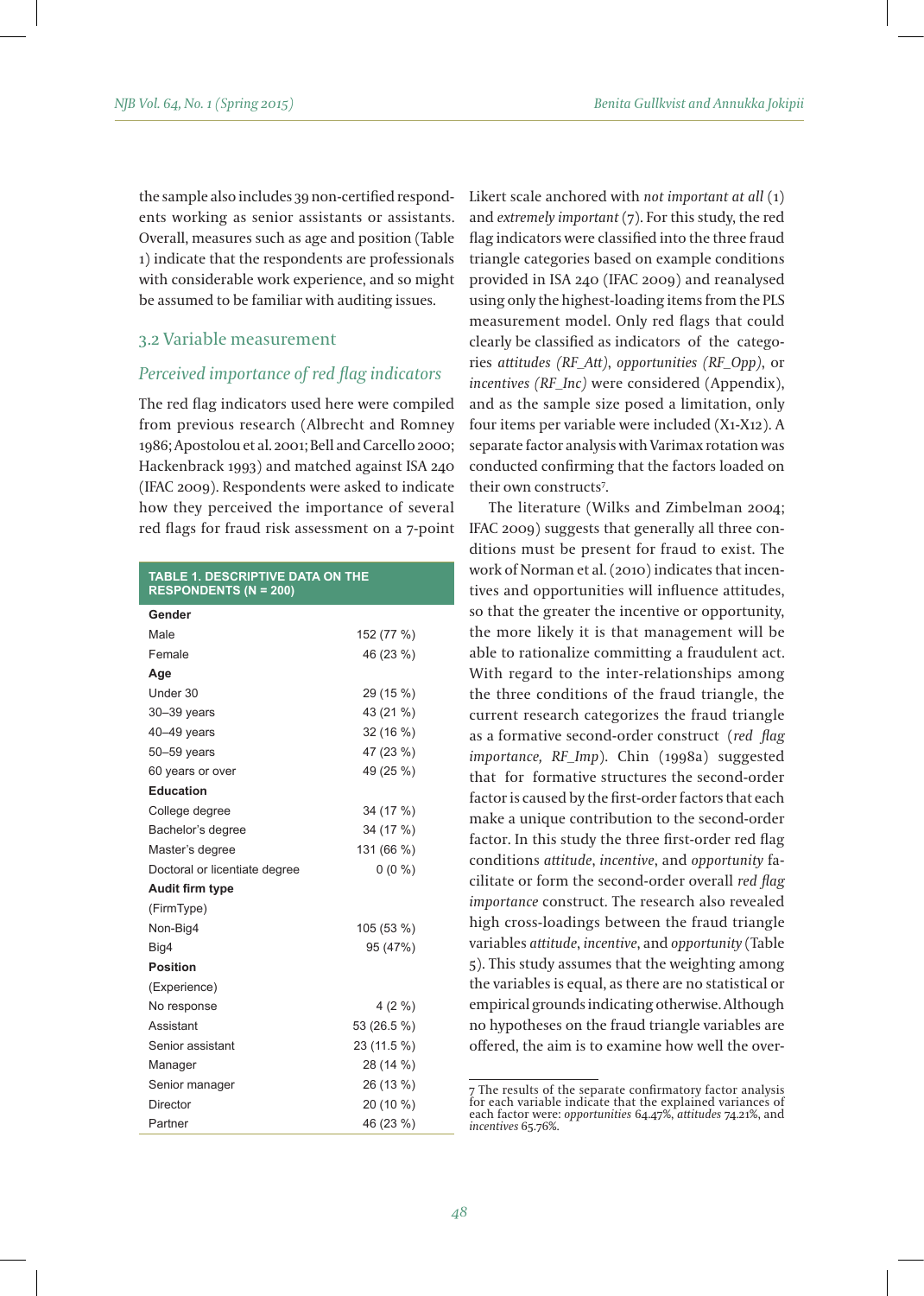all fraud triangle construct, operationalized as *red flag importance*, is associated with the construct of the self-perceived ability to assess fraud risk in the proposed research model.

## *Professional experience*

Consistent with prior research (e.g., Knapp 1995), this study used position as a proxy for experience (Experience), and assumed that the more senior an auditor's position, the more extensive their experience. The pilot testing led to six ranks ranging from *assistant* to *partner* being included in the research instrument to identify the respondent's position. The sample shows a fairly even distribution across various positions (Table 1).

## *Perceived relevance of ethical values*

Three indicators were used to measure auditors' ethical values: *professionalism* (Aud\_Eth: Eth1), *responsibility* (Aud\_Eth: Eth2) and *objectivity* (Aud\_Eth: Eth3). The Code of Ethics sets forth these values to help guide auditors in their profession. The current research considered auditor independence (Aud\_Ind) extremely important and operationalized it as a separate variable (see also e.g., Lee and Stone 1995; Gul and Tsui 1992). The auditors indicated how relevant the four ethical values were to their professional work on a 7-point Likert scale anchored with *not relevant at all* (1) and *extremely relevant* (7). The auditor ethics (Aud\_Eth) construct is modelled using reflective indicators in the PLS assessment.

# *Self-perceived fraud risk assessment ability (dependent variable)*

The dependent variable, *auditors' self-perceived ability to assess fraud risk (RiskAssAb)*, was measured on a 7-point Likert scale anchored with *strongly disagree* (1) and *strongly agree* (7), that had the respondents indicate their level of agreement with the statement: "Based on my own judgement, I am able to assess fraud risks very well". Previous fraud literature (e.g., Jaffar et al. 2008; Fraser et al. 2004) has measured auditors' self-perceived ability to assess fraud risk in a similar way via a single indicator.

The control variables were measured as follows. Respondents were asked to give their age in one of five categories: under 30 years old, 30–39 years old,

|            | <b>MEAN</b> | <b>MEDIAN</b> | <b>MINIMUM</b> | <b>MAXIMUM</b> | <b>STD.DEVIATION.</b> |
|------------|-------------|---------------|----------------|----------------|-----------------------|
| RF Att     | 4.93        | 5.63          | 1.00           | 7.00           | 1.97                  |
| RF Inc     | 4.58        | 4.75          | 1.00           | 7.00           | 1.43                  |
| RF Opp     | 4.77        | 5.25          | 1.00           | 7.00           | 1.53                  |
| Experience | 3.32        | 3.00          | 1.00           | 6.00           | 1.70                  |
| Aud Ind    | 6.77        | 7.00          | 4.00           | 7.00           | 0.55                  |
| Aud Eth    | 6.58        | 6.83          | 4.67           | 7.00           | 0.52                  |
| RiskAssAb  | 4.59        | 5.00          | 1.00           | 7.00           | 1.04                  |

#### TABLE 2. Descriptive statistics on research variables

The abbreviations used were as follows:

RF\_Att = RedFlag indicators of the category Attitude

RF Inc = RedFlag indicators of the category Incentives

RF\_Opp =RedFlag indicators of the category Opportunity Experience = Auditor position

Aud Ind = Auditor independence

Aud Eth = Auditors' perceived ethical values measured as professionalism, responsibility and objectivity

RiskAssAb= Auditors' perceived ability to assess fraud risk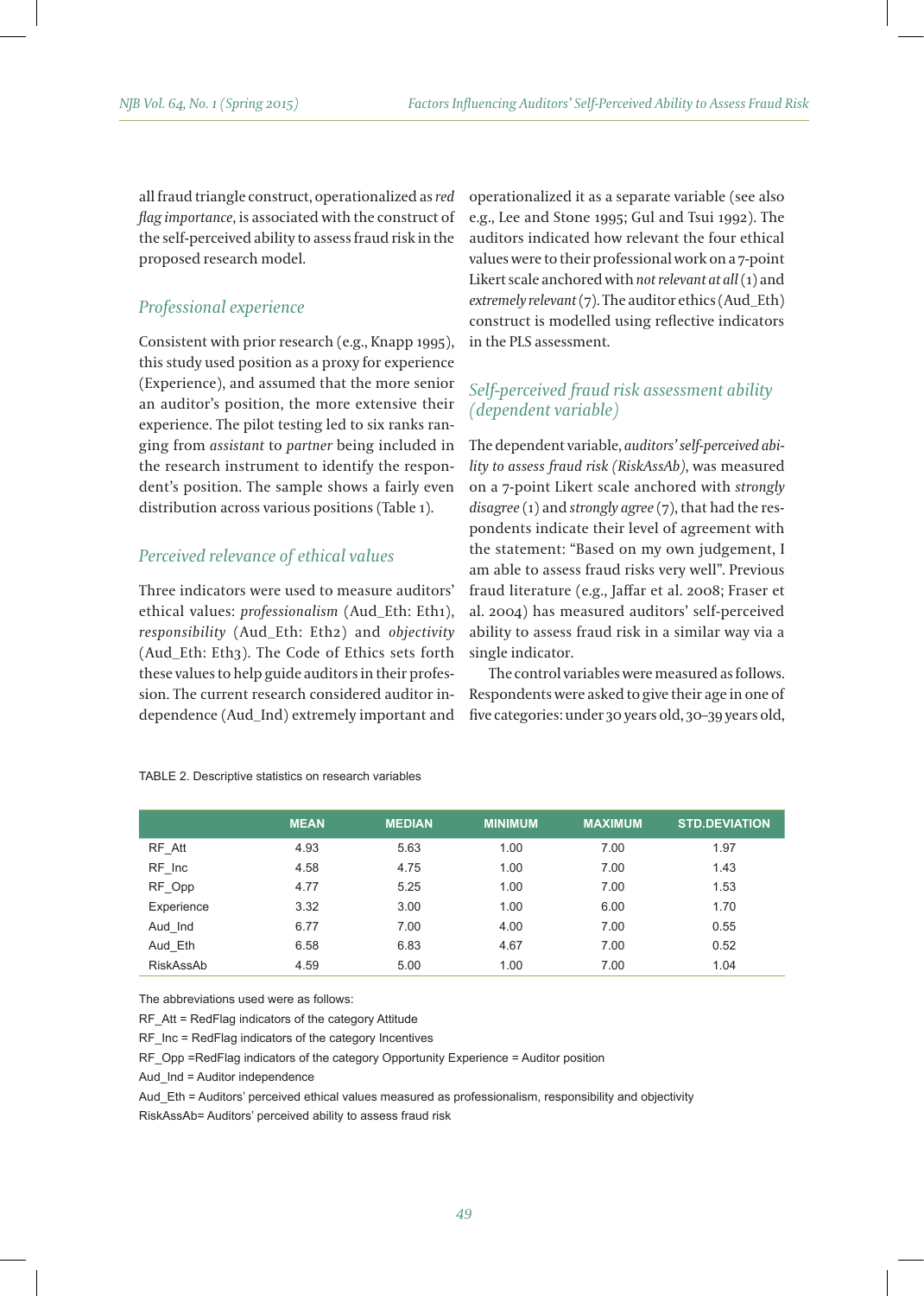40–49 years old, 50–59 years old, or 60 years old or over. These categories (Age) were coded on a 1–5 scale in the analysis. Gender was measured as a dummy variable. Basic education level (Education) was measured on a four-level scale, where 1 indicated a college degree, 2 a bachelor's degree, 3 a master's degree, and 4 a doctoral or licentiate degree. Finally, type of audit firm (FirmType) was measured with a dummy variable denoting that the respondent does / does not work for a Big 4 audit firm.

### 3.3 Method

The research model of this study was tested with the path analytic modelling technique of PLS, using Smart PLS (version 2-M3). PLS was considered more appropriate than other structural equation modelling (SEM) techniques because of the relatively large number of variables relative to the sample size and the existence of the second-order construct. PLS has also been considered suitable for small sample size studies as the assumptions underlying PLS are less strict than in more traditional covariance-based SEM (Langfield-Smith and Smith 2003). Specifically, PLS does not impose any requirements regarding the distribution or measurement scale of indicators used (Dijkstra 1983). PLS is, however, similar to using multiple regression analysis, as the objective is to maximize explained variance in the dependent construct and additionally to evaluate the data quality based on measurement model characteristics (Hair et al. 2011). PLS estimates the structural model using an iterative OLS regression-like procedure. It does not, however, aim for the optimization of the model or report on the fit of the whole model (see Chin 1998a).

# **4. Results**

The analysis follows the typical two-stage approach (Barclay et al. 1995) which first assesses the reliability and validity of the measurement model and then assesses the structural model. Table 2 provides descriptive statistics on the research variables.

### 4.1 Measurement model

As shown in Table 3, the factor loadings of each item meet or exceed the criteria of 0.6 (Hulland 1999). Moreover, the reliability of each variable, as assessed using Fornell and Larcker's (1981) measure of composite reliability (CR), is above 0.80, which demonstrates acceptable reliability (Nunnally 1978). Third, the convergent and discriminant validity of each construct, as assessed by examining the average variance extracted (AVE) statistics, shows that the AVEs for all constructs are above or close to 0.60, which demonstrates adequate convergent validity (Chin 1998a; Hair et al. 1998).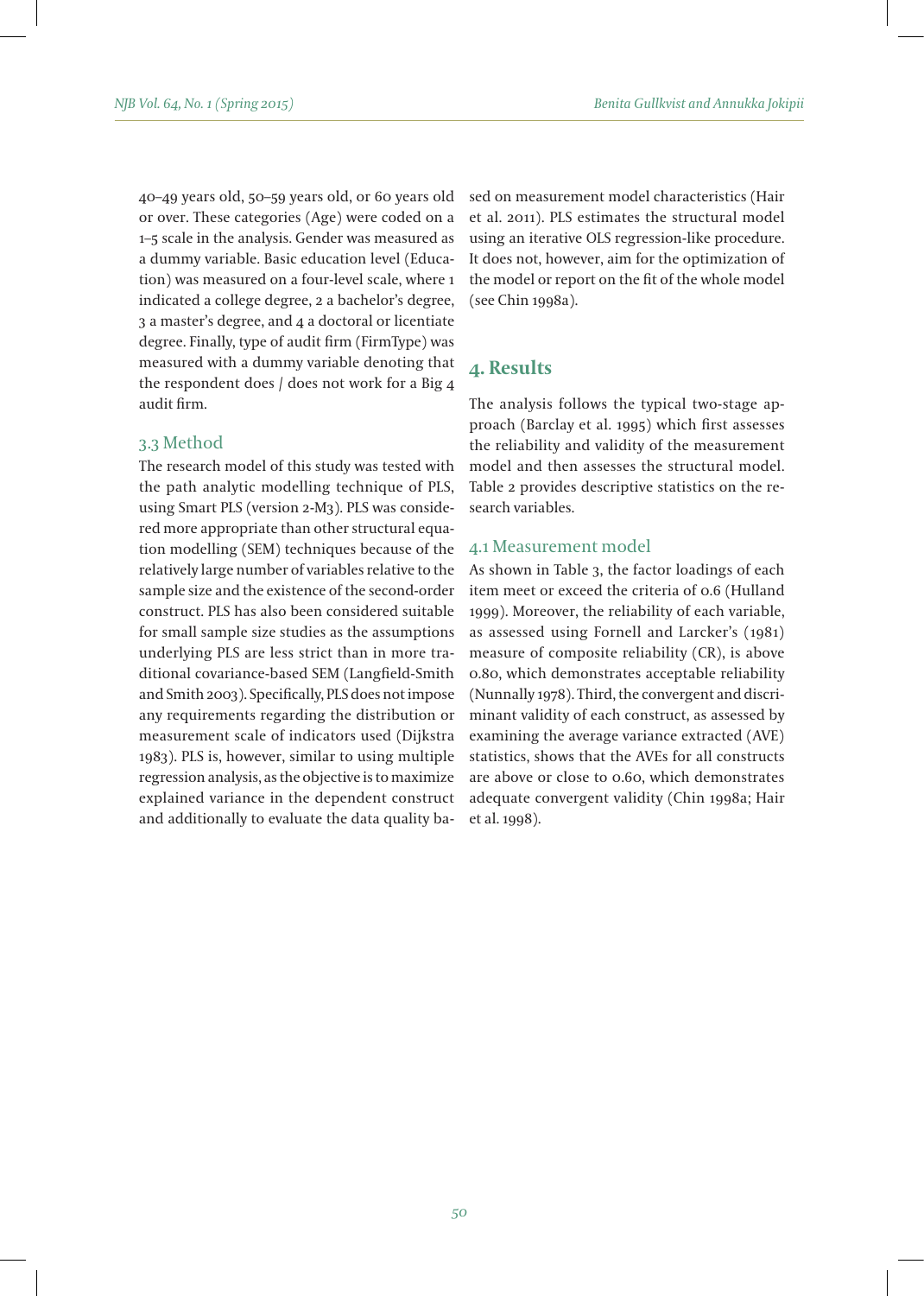|                                   |                  | <b>ORIGINAL</b><br><b>SAMPLE</b> | <b>SAMPLE</b><br><b>MEAN</b> | <b>STANDARD</b><br><b>DEVIATION</b> | <b>T STATISTICS</b> | <b>AVE</b> | <b>CR</b> |
|-----------------------------------|------------------|----------------------------------|------------------------------|-------------------------------------|---------------------|------------|-----------|
| RF_Att                            |                  |                                  |                              |                                     |                     | 0.742      | 0.920     |
|                                   | X1               | 0.839                            | 0.840                        | 0.020                               | 41.481              |            |           |
|                                   | X <sub>2</sub>   | 0.887                            | 0.885                        | 0.012                               | 71.142              |            |           |
|                                   | X <sub>3</sub>   | 0.899                            | 0.897                        | 0.011                               | 84.401              |            |           |
|                                   | X4               | 0.819                            | 0.822                        | 0.017                               | 46.926              |            |           |
| RF_Inc                            |                  | 0.657                            | 0.884                        |                                     |                     |            |           |
|                                   | X <sub>5</sub>   | 0.788                            | 0.789                        | 0.018                               | 44.247              |            |           |
|                                   | X <sub>6</sub>   | 0.793                            | 0.792                        | 0.017                               | 45.786              |            |           |
|                                   | X7               | 0.796                            | 0.794                        | 0.022                               | 36.567              |            |           |
|                                   | X8               | 0.863                            | 0.861                        | 0.015                               | 57.165              |            |           |
| RF_Opp                            |                  | 0.644                            | 0.878                        |                                     |                     |            |           |
|                                   | X9               | 0.848                            | 0.847                        | 0.016                               | 54.433              |            |           |
|                                   | X10              | 0.776                            | 0.776                        | 0.018                               | 42.312              |            |           |
|                                   | X11              | 0.843                            | 0.843                        | 0.018                               | 47.345              |            |           |
|                                   | X12              | 0.738                            | 0.738                        | 0.028                               | 26.023              |            |           |
| RF_Imp<br>second-order construct) |                  |                                  |                              |                                     |                     | 0.577      | 0.942     |
|                                   | X1               | 0.748                            | 0.747                        | 0.024                               | 31.738              |            |           |
|                                   | X <sub>2</sub>   | 0.811                            | 0.810                        | 0.017                               | 48.114              |            |           |
|                                   | X3               | 0.836                            | 0.837                        | 0.015                               | 57.457              |            |           |
|                                   | X4               | 0.784                            | 0.786                        | 0.019                               | 42.046              |            |           |
|                                   | X <sub>5</sub>   | 0.745                            | 0.748                        | 0.021                               | 35.488              |            |           |
|                                   | X <sub>6</sub>   | 0.718                            | 0.718                        | 0.026                               | 27.903              |            |           |
|                                   | X7               | 0.657                            | 0.654                        | 0.030                               | 21.768              |            |           |
|                                   | X <sub>8</sub>   | 0.799                            | 0.796                        | 0.024                               | 33.197              |            |           |
|                                   | X9               | 0.843                            | 0.844                        | 0.016                               | 52.751              |            |           |
|                                   | X10              | 0.755                            | 0.755                        | 0.018                               | 42.916              |            |           |
|                                   | X11              | 0.742                            | 0.742                        | 0.026                               | 28.954              |            |           |
|                                   | X12              | 0.647                            | 0.646                        | 0.034                               | 18.882              |            |           |
| Aud_Eth                           |                  |                                  |                              |                                     |                     | 0.621      | 0.830     |
|                                   | Eth1             | 0.838                            | 0.833                        | 0.040                               | 20.809              |            |           |
|                                   | Eth <sub>2</sub> | 0.828                            | 0.830                        | 0.032                               | 25.611              |            |           |
|                                   | Eth <sub>3</sub> | 0.690                            | 0.680                        | 0.062                               | 11.145              |            |           |
| Aud_Ind                           |                  |                                  |                              |                                     |                     |            |           |
|                                   | Aud_Ind          | $\mathbf{1}$                     | $\mathbf{1}$                 | 0                                   |                     |            |           |
| <b>Experience</b>                 |                  |                                  |                              |                                     |                     |            |           |
|                                   | Position         | 1                                | 1                            | 0                                   |                     |            |           |
| <b>RiskAssAb</b>                  |                  |                                  |                              |                                     |                     |            |           |
|                                   | Ability          | 1                                | $\mathbf{1}$                 | 0                                   |                     |            |           |

#### **TABLE 3.** Estimation of the measurement model parameters (n = 200)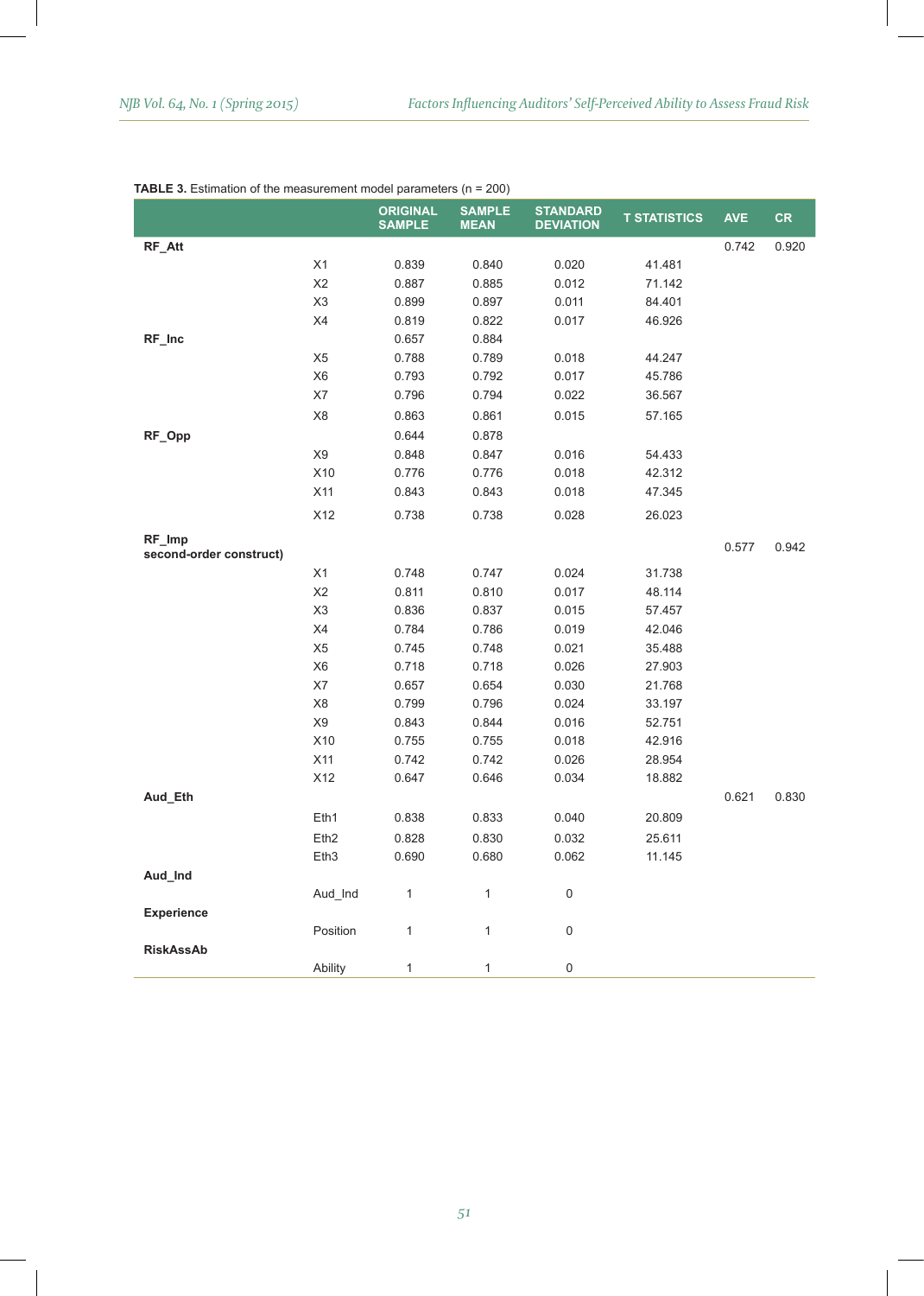Assessing discriminant validity requires taking into account model parameters and measurement errors. Table 4 shows that the square roots of the AVEs (diagonally, in bold) are all greater than the respective correlations among the constructs, except for those among the three fraud triangle constructs, which were expected to be highly correlated.

In addition, a matrix of cross-loadings (Table 5) was constructed to test discriminant validity on the item level. As expected, the loadings of a certain item with its associated construct were all higher on their associated constructs compared to their cross-loadings, even for the components of the fraud triangle. As stated, high cross-loadings were found among the fraud triangle variables *attitude*, *incentive*, and *opportunity*. This was expected as they are the categories of the fraud triangle (second-order construct *red flag importance, RF\_Imp*), although measured by different variables. The result indicates that all scales behaved reliably, demonstrated satisfactory convergent and discriminant validity, and exhibited adequate psychometric properties.

#### TABLE 4. Discriminant validity coefficient (n= 200)

|               | 1.        | 2.         | 3.        | 4.        | 5.              | 6.        | 7.        | 8.         | 9.         | 10.       | 11.       | 12.       |
|---------------|-----------|------------|-----------|-----------|-----------------|-----------|-----------|------------|------------|-----------|-----------|-----------|
| 1. RF Att     | 0.861     |            |           |           |                 |           |           |            |            |           |           |           |
| 2. RF Inc     | $0.722**$ | 0.809      |           |           |                 |           |           |            |            |           |           |           |
| 3. RF Opp     | $0.806**$ | $0.791***$ | 0.801     |           |                 |           |           |            |            |           |           |           |
| 4. RF_Imp     | $0.923**$ | $0.903**$  | $0.936**$ | 0.759     |                 |           |           |            |            |           |           |           |
| 5. RiskAssAb  | $0.239**$ | $0.265**$  | $0.224**$ | $0.264**$ | <b>NA</b>       |           |           |            |            |           |           |           |
| 6. Aud Eth    | 0.126     | $0.144*$   | 0.159     | 0.154     | $0.273**$ 0.788 |           |           |            |            |           |           |           |
| 7. Aud Ind    | 0.133     | 0.110      | 0.135     | 0.137     | $-0.013$        | $0.479**$ | <b>NA</b> |            |            |           |           |           |
| 8. Experience | 0.101     | 0.114      | 0.058     | 0.100     | 0.262           | 0.107     | 0.090     | <b>NA</b>  |            |           |           |           |
| 9. Age        | $-0.059$  | 0.068      | $-0.068$  | $-0.023$  | 0.102           | $-0.097$  | $-0.130$  | $0.197*$   | <b>NA</b>  |           |           |           |
| 10. Gender    | 0.020     | 0.080      | 0.084     | 0.064     | $-0.027$        | $0.198**$ | 0.124     | $-0.236**$ | $-0.282**$ | <b>NA</b> |           |           |
| 11. Education | $0.154**$ | 0.010      | $0.132*$  | 0.110     | $-0.031$        | 0.152     | $0.172*$  | 0.057      | $-0.477**$ | 0.106     | <b>NA</b> |           |
| 12. FirmType  | 0.061     | $-0.025$   | 0.068     | 0.039     | $-0.063$        | 0.191     | $0.218**$ | $-0.068$   | $-0.621**$ | $0.308*$  | $0.355**$ | <b>NA</b> |

\*\* Correlation is significant at the 0.01 level

\* Correlation is significant at the 0.05 level

Square roots of the AVEs (diagonally, in boldface)

NA information is not available

The additional abbreviations used were as follows:

RF\_Imp = Red Flag importance, the second-order construct

FirmType = Audit firm type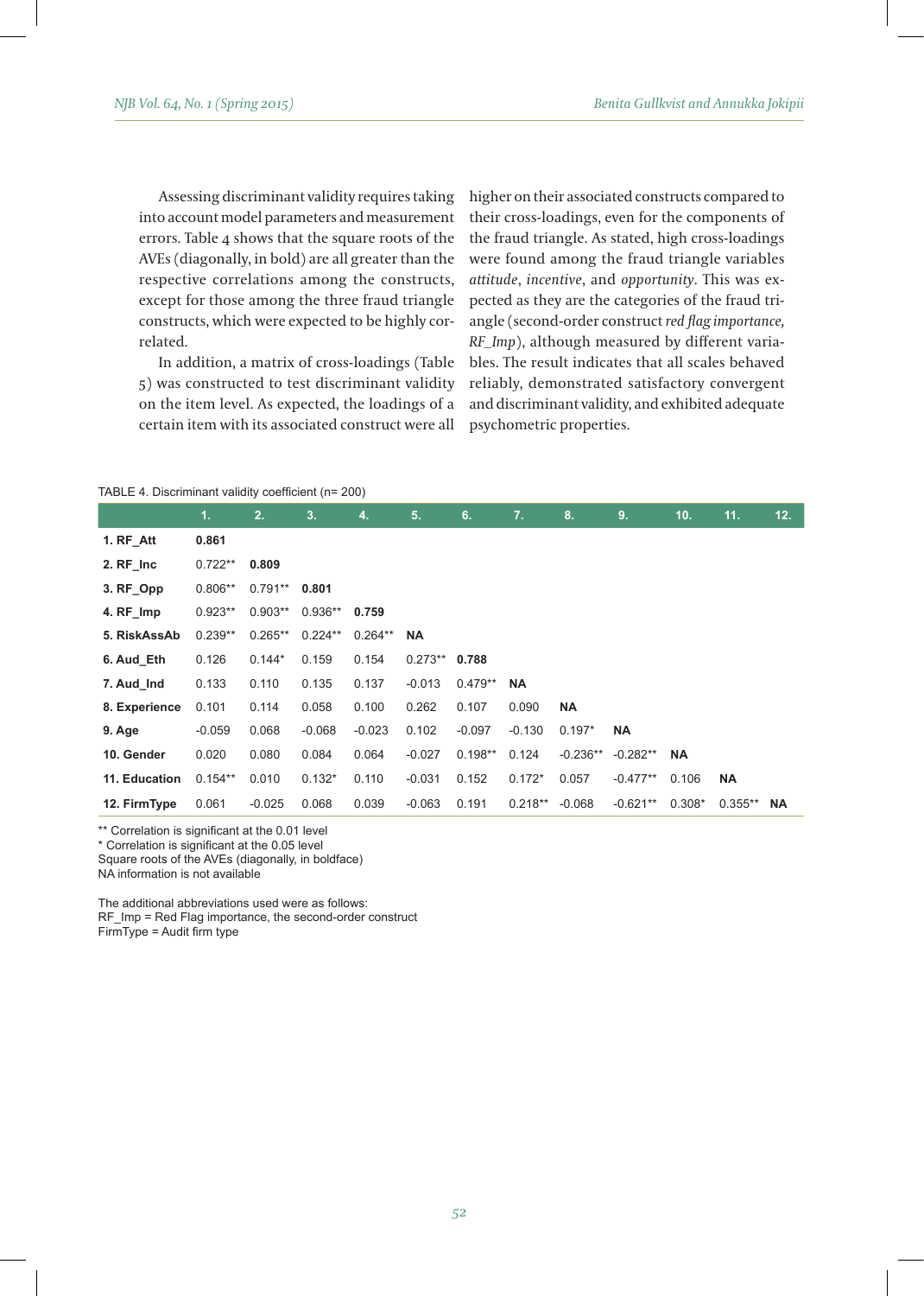| u |
|---|
|   |
|   |
|   |
|   |
|   |
|   |
|   |

| TABLE 5. Cross-loadings |               |          |          |          |                  |         |          |                   |          |               |           |          |
|-------------------------|---------------|----------|----------|----------|------------------|---------|----------|-------------------|----------|---------------|-----------|----------|
|                         | <b>RF_ATT</b> | RF_INC   | RF_OPP   | RF_IMP   | <b>RISKASSAB</b> | AUD ETH | AUD_IND  | <b>EXPERIENCE</b> | AGE      | <b>GENDER</b> | EDUCATION | FIRMTYPE |
| RF_Att: X1              | 0.839         | 0.577    | 0.626    | 0.748    | 0.206            | 0.093   | 0.107    | 0.116             | 0.090    | 0.041         | 0.190     | 0.141    |
| RF_Att: X2              | 0.887         | 0.636    | 0.695    | 0.811    | 0.223            | 0.087   | 0.103    | 0.051             | $-0.025$ | $-0.052$      | 0.085     | $-0.031$ |
| RF_Att: X3              | 0.899         | 0.646    | 0.744    | 0.836    | 0.224            | 0.169   | 0.142    | 0.084             | $-0.047$ | $-0.006$      | 0.137     | 0.022    |
| RF_Att: X4              | 0.819         | 0.627    | 0.707    | 0.784    | 0.168            | 0.084   | 0.105    | 0.100             | $-0.045$ | 0.090         | 0.125     | 0.086    |
| RF_Inc: X5              | 0.666         | 0.788    | 0.603    | 0.745    | 0.283            | 0.029   | $-0.039$ | 0.118             | 0.231    | $-0.058$      | $-0.079$  | $-0.150$ |
| RF_Inc: X6              | 0.565         | 0.793    | 0.643    | 0.718    | 0.175            | 0.099   | 0.114    | 0.093             | 0.021    | 0.184         | 0.035     | 0.028    |
| RF_Inc: X7              | 0.450         | 0.796    | 0.596    | 0.657    | 0.128            | 0.167   | 0.144    | 0.026             | $-0.024$ | 0.049         | 0.031     | 0.019    |
| RF_Inc: X8              | 0.643         | 0.863    | 0.714    | 0.799    | 0.260            | 0.174   | 0.143    | 0.125             | $-0.011$ | 0.087         | 0.048     | 0.024    |
| RF_Opp: X9              | 0.782         | 0.699    | 0.848    | 0.844    | 0.244            | 0.161   | 0.062    | 0.106             | $-0.120$ | 0.055         | 0.169     | 0.088    |
| RF_Opp: X10             | 0.725         | 0.581    | 0.776    | 0.755    | 0.184            | 0.043   | 0.089    | 0.032             | 0.006    | 0.036         | 0.091     | 0.004    |
| RF_Opp: X11             | 0.559         | 0.670    | 0.843    | 0.742    | 0.099            | 0.152   | 0.138    | $-0.068$          | $-0.084$ | 0.069         | 0.074     | 0.084    |
| RF_Opp: X12             | 0.487         | 0.580    | 0.738    | 0.648    | 0.186            | 0.156   | 0.159    | 0.117             | $-0.007$ | 0.118         | 0.080     | 0.039    |
| RiskAssAb               | 0.239         | 0.265    | 0.224    | 0.264    | 1.000            | 0.273   | $-0.013$ | 0.262             | 0.102    | $-0.027$      | $-0.031$  | $-0.063$ |
| Aud_Eth: Eth1           | 0.131         | 0.069    | 0.140    | 0.124    | 0.251            | 0.838   | 0.326    | 0.109             | $-0.057$ | 0.139         | 0.205     | 0.178    |
| Aud_Eth: Eth2           | 0.154         | 0.194    | 0.183    | 0.191    | 0.192            | 0.828   | 0.470    | 0.044             | $-0.112$ | 0.243         | 0.127     | 0.244    |
| Aud_Eth: Eth3           | 0.006         | 0.092    | 0.049    | 0.050    | 0.193            | 0.690   | 0.356    | 0.093             | $-0.067$ | 0.093         | 0.002     | 0.025    |
| Aud_Ind                 | 0.133         | 0.110    | 0.135    | 0.137    | $-0.013$         | 0.479   | 1.000    | 0.090             | $-0.130$ | 0.124         | 0.172     | 0.218    |
| Experience              | 0.101         | 0.115    | 0.058    | 0.100    | 0.262            | 0.107   | 0.090    | 1.000             | 0.197    | $-0.236$      | 0.057     | $-0.068$ |
| Age                     | $-0.059$      | 0.068    | $-0.068$ | $-0.023$ | 0.102            | -0.097  | $-0.130$ | 0.197             | 1.000    | $-0.282$      | $-0.477$  | $-0.621$ |
| Gender                  | 0.020         | 0.080    | 0.084    | 0.064    | $-0.027$         | 0.198   | 0.124    | $-0.236$          | $-0.282$ | 1.000         | 0.106     | 0.308    |
| Education               | 0.155         | 0.010    | 0.132    | 0.110    | $-0.031$         | 0.152   | 0.172    | 0.057             | $-0.477$ | 0.106         | 1.000     | 0.355    |
| FirmType                | 0.061         | $-0.025$ | 0.069    | 0.039    | $-0.063$         | 0.191   | 0.218    | $-0.068$          | $-0.621$ | 0.308         | 0.355     | 1.000    |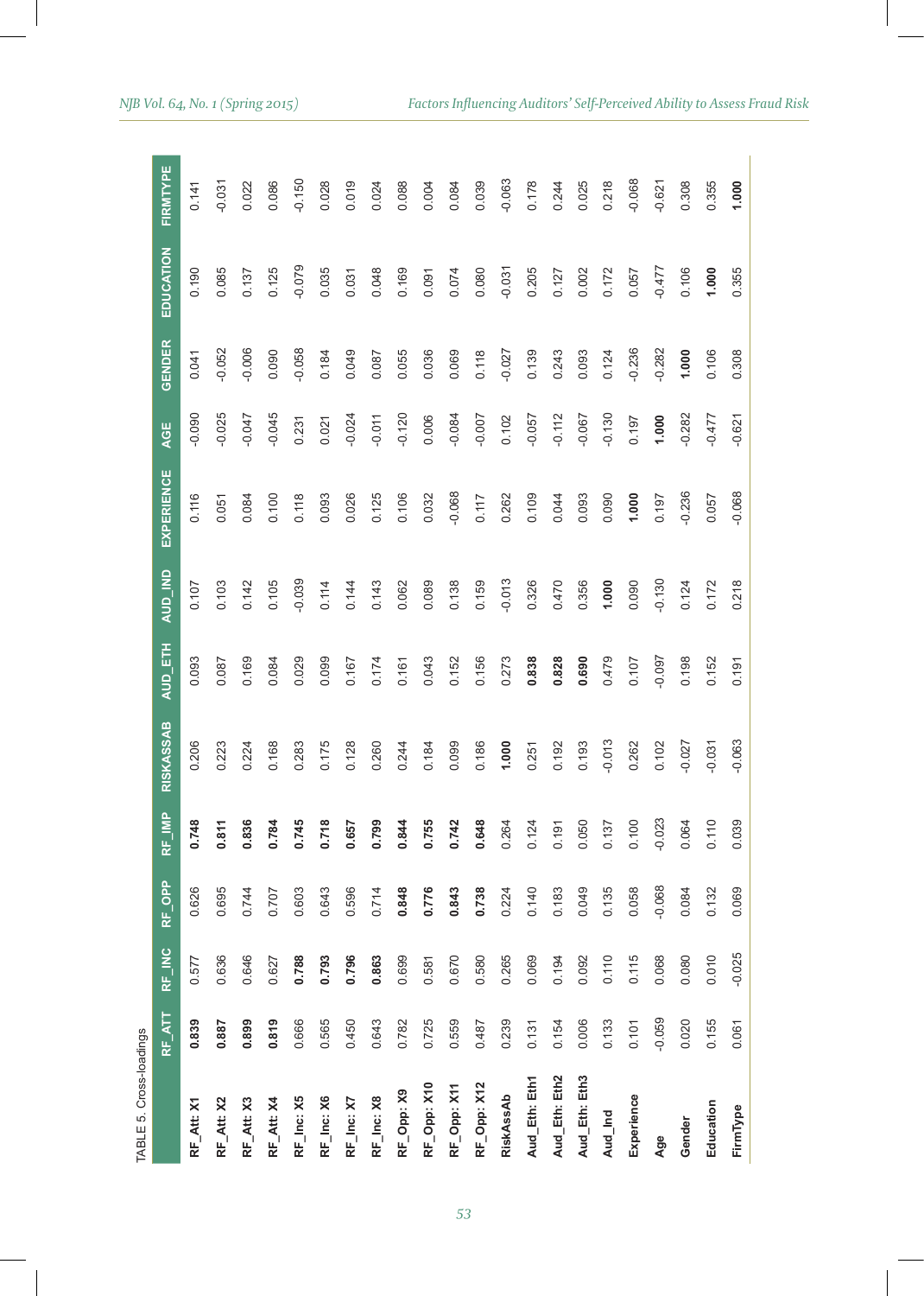## 4.2 Structural model

The second step in the PLS analysis is the estimation of the specified structural equations, which in this study was undertaken by assessing the size and significance of path coefficients, R-squared, and the Stone–Geisser Criterion  $Q^2$ . Chin (1998b) argues that the key approach when considering model fit in PLS analyses is to demonstrate strong loadings, high R-squares and substantial/significant structural paths. Factor loadings of each item, which were discussed in the previous section 4.1, are considered strong as they meet and exceed the criteria of 0.6 (Hulland 1999). While R-squared ranges from 0 and 100 %, in general the higher the R-squared, the better the model fits the data. Some research fields, such as psychology, R-squared values are, however usually expected to be low, especially when the aim is to predict human behavior (e.g. Mahama and Cheng 2013). In this study, the explanatory power of the endogenous constructs in the model was about 22 % (R-square =  $0.217$ , Table 6). Even if the R-squared value may be considered rather

low, the standardized paths indicate meaningful relationships. According to Chin (1998b) standardized paths should be around 0.20 and ideally above 0.30 in order to be considered meaningful. In this study the standardized paths are around 0.20 or above and significant (see also Table 6). Thus, regardless of the rather low R-squared, the statistically significant coefficients indicate that conclusions can be drawn about how changes in the independent constructs are associated with changes in auditor's self-perceived ability. As PLS makes no distributional assumptions, a bootstrapping process (500 samples with replacement) was used to evaluate the statistical significance of each path coefficient (Chin 1998a). Table 6 presents the structural model including the standardized betas and statistical significance as well as outlining the results of the hypothesis testing.

Hypothesis 1 proposed a positive relationship between the second-order construct of perceived importance of red flag indicators (RF\_Imp) and auditors' self-perceived ability (RiskAssAb) to

| <b>INDEPENDENT</b><br><b>VARIABLES</b> |       | <b>SECOND-ORDER</b><br><b>CONSTRUCT</b> |                | <b>DEPENDENT VARIABLE</b> |               | <b>TEST OF HYPOTHESES</b> |
|----------------------------------------|-------|-----------------------------------------|----------------|---------------------------|---------------|---------------------------|
|                                        |       | RF_Imp                                  |                | <b>RiskAssAb</b>          |               |                           |
| RF_Att                                 |       | 0.344                                   | $(46.868)$ *** |                           |               |                           |
| RF Inc                                 |       | 0.398                                   | $(39.425)***$  |                           |               |                           |
| RF Opp                                 |       | 0.344                                   | $(57.114)***$  |                           |               |                           |
| RF Imp                                 |       |                                         |                | 0.228                     | $(5.472)$ *** | H1 supported              |
| Aud Eth                                |       |                                         |                | 0.331                     | $(5.847)$ *** | H <sub>2</sub> supported  |
| Aud Ind                                |       |                                         |                | $-0.199$                  | $(3.900)$ **  | H <sub>3</sub> rejected   |
| Experience                             |       |                                         |                | 0.219                     | $(5.614)***$  | H4 supported              |
| <b>Control Variables</b>               |       |                                         |                |                           |               |                           |
| Age                                    |       |                                         |                | 0.010                     | (0.213)       |                           |
| Gender                                 |       |                                         |                | $-0.007$                  | (0.157)       |                           |
| Education                              |       |                                         |                | $-0.062$                  | (1.356)       |                           |
| FirmType                               |       |                                         |                | $-0.047$                  | (1.008)       |                           |
|                                        | $Q^2$ | 0.332                                   |                | 0.002                     |               |                           |
|                                        | $R^2$ | 1.000                                   |                | 0.217                     |               |                           |

#### TABLE 6. Structural Model Results

 $n = 200$ 

Standardized path coefficient and (t-value) reported above

\*\*\*p<0.001 (one-tailed tests)

\*\*p<0.01 (one-tailed tests)

\*p<0.05 (one-tailed tests)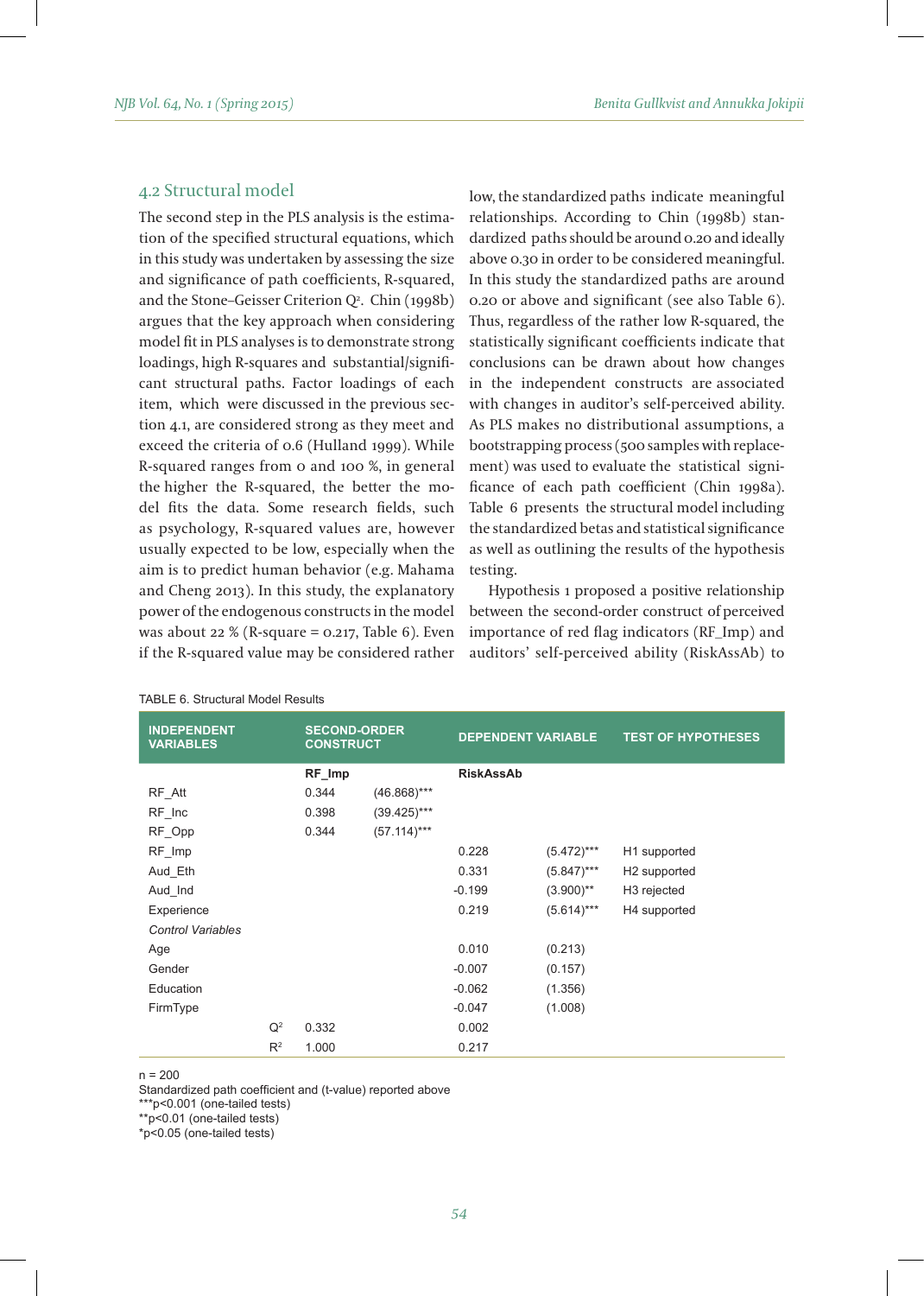assess fraud risk. As expected, the results confirm this hypothesis and show a positive association between the perceived importance of red flag indicators based on the fraud triangle and self-perceived risk assessment ability (0.228, p < 0.001). Hypothesis 2 posits that auditors' perceived ethical values will relate to their self-perceived ability to assess fraud risk. The path coefficient from Aud\_Eth to RiskAssAb shows a positive association (0.331, p < 0.001) and support for Hypothesis 2. Furthermore, Hypothesis 3 posits that auditors who perceive themselves to be more independent will exhibit a greater self- perceived ability to assess fraud risk. The path coefficient from Aud\_Ind to RiskAssAb shows a negative association (-0.199, p < 0.01) and rejects Hypothesis 3. Finally, Hypothesis 4 addressed the relationship between auditors' professional experience and their self- perceived ability to assess fraud risk. Path analysis reveals that the path coefficient from Experience to RiskAssAb is significant (0.219, p < 0.001), which supports Hypothesis 4. Moreover, none of the control variables show a significant relationship with RiskAssAb, which was not expected based on prior research.

The predictive validity of the parameter estimates can be assessed on a cross-validated redundancy index or a Stone–Geisser Q2 test (Geisser 1974; Stone 1974). As PLS models lack an index for goodness of fit statistics, Tenenhaus et al. (2005) argue that, besides the reliability and validity of constructs and the significance of variance explained, positive Q² ratings for all constructs provide sufficient evidence of model fit. As prediction relevance (Q2 ) for all latent variables is greater than zero (Table 6) this study indicates the model is of sufficient predictive relevance (Tenenhaus et al. 2005).

## **5 Discussion and Conclusions**

This study examines four factors that might be associated with external auditors' self-perceived ability to assess fraud risk. Owing to the rather low incidence of fraud cases detected in Finland and the sensitive nature of fraud situations, this study focused on auditors' self-perceived ability, not actual ability, or performance. The study developed a path model based on previous studies and tested it using SEM with PLS with a sample collected from 200 Finnish external auditors. The research model explains approximately 22 % of professional auditors' self-perceived risk assessment ability. The empirical findings demonstrate that there are statistically significant relationships between all independent variables and auditors' self-perceived risk assessment ability. Hypothesis H3 however was rejected; as the findings indicate that perceived auditor independence is negatively related to an auditor's self-perceived ability to assess fraud risk.

The findings show that auditors perceive red flag indicators related to management fraud and integrity to be both important and associated with their self-perceived ability to assess fraud risk. This finding is in line with those in previous studies that show auditors' perceptions of management integrity form the basis of auditor judgements (e.g., Ponemon and Gabhart 1993; Bernardi 1997). Further, Hammersley (2011) argues that highlevel red flags (incorporating general incentives, opportunities, or rationalizations for fraud) may signal a general concern about fraud. This study provides empirical evidence that an auditor's perception that red flags are very important is associated with that auditor's self-perceived ability to assess fraud risk. Prior studies (e.g., Mear and Firth, 1987) have found that the indications offered by individuals of how important they find something (e.q. fraud risk indicators) in fact correlate closely with their eventual decisions on the matter, Therefore, it is suggested that the results of the present study may be relevant and useful, even if based on perceptions and not actual facts.

There are several plausible explanations for the rejection of Hypothesis 3. The topic of auditor independence has arisen in discussions around auditor tenure. For example, Solomon et al. (1999) argue that as the relationship between the client and the auditor extends, the auditors' firm-specific expertise increases and allows them to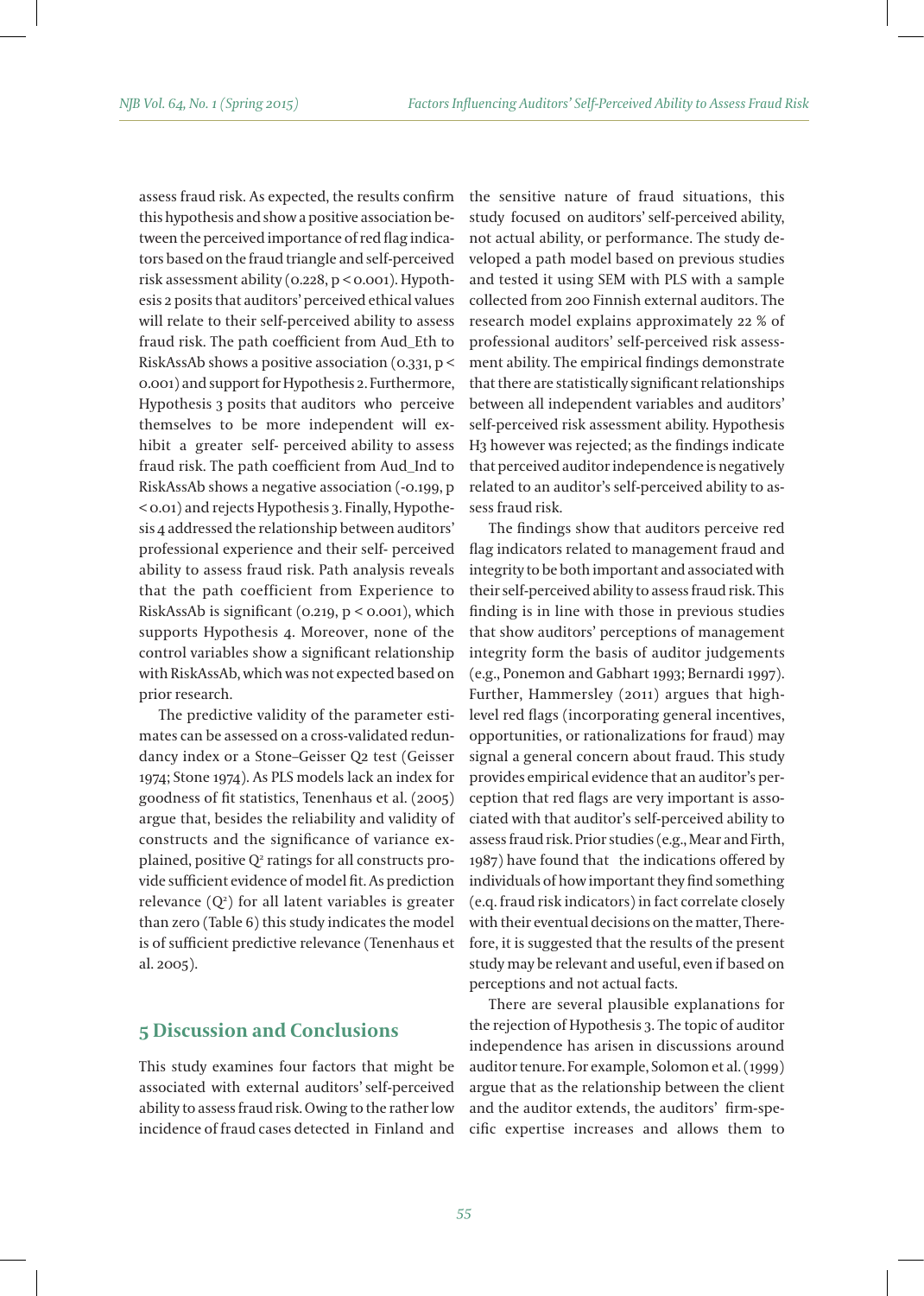rely less on managerial estimates and become more independent of management. Could this be read as indicating higher self-perceived ability among auditors? Other researchers maintain that the tenure of auditors may have a negative association with audit quality because long-serving auditors may sacrifice their independence to maintain close relationships with their clients (e.g., Ghosh and Mood 2005). Thus, a long-term development of personal relationships between an auditor and a client could threaten the auditor's independence, whereas too distant a relationship between the auditor and auditee could have a negative effect on the auditor's ability to collect evidence to inform decision-making, and therefore weaken the ability to assess fraud risk (Schultz and Hooks 1998).

The results should be of interest to both academics and practitioners. As the body of research on auditors' ability and on self-perceived ability to assess fraud risk is still limited, this study adds to the few emerging studies within this field (e.g., Jaffar et al. 2008; Moyes 2008; Owhoso and Weickgenannt 2009). It builds on perceptions from the professional field. To our knowledge, this study is the first to provide evidence on the perceived importance of red flag indicators to self-perceived ability to assess fraud risk in the Finnish context. In addition, whereas prior research on ability has examined the association between ability and auditor performance (e.g., Bonner 2008), this study focuses on factors explaining self-perceived ability. Increasing audit quality by understanding the risk assessment process and the factors related to auditor judgement is of major importance within the auditing profession (IFAC 2009). Understanding and investigating professional auditors' perceptions of factors influencing their self-perceived ability to assess fraud risk would be an important first step: This is because ascertaining factors that are perceived to hinder or help auditors' efforts at fraud risk assessment afford opportunities to improve audit performance and possibly reduce incidences of fraud.

Many audit firms have adopted red flag instruments in practice. It is difficult to ascertain how important auditors think red flag checklists are or how much they rely on them in the planning and conduct of the audit and the fraud risk assessment. The answer to the second question probably depends on the characteristics of individual auditors, their insight into their ability to assess fraud risk, and on the organizational setting of the audit. Furthermore, the ability to assess risk efficiently is very likely to be affected by experience, as auditors develop skills and abilities by conducting audit tasks in various client settings. Senior auditors might in turn pass their experience on to a pupil, thus promoting faster learning and enhancing the risk assessment ability of the less experienced auditor. Understanding which factors influence auditors' self-perceived ability to assess risk could help practitioners develop training, team building, and audit planning to increase the quality of auditor performance and also be useful to researchers attempting to explain auditor behaviour.

It is, however, necessary to recognize some limitations of this study. First, considering that previous studies have found evidence that auditors' self-perceived ability does not significantly correlate with their actual performance, and that auditors are overconfident of their ability relative to their actual performance (e.g., Stankov and Crawford 1997; Owhoso and Weickgenannt 2009) the results of this study should be interpreted cautiously. Further, the positive association between the perceived importance of red flags and self-perceived ability does not necessarily mean that auditors use the red flags, even if they ascribe high importance to them in a questionnaire. It does, however, appear that auditors consider the red flags to be significant to their self-perceived ability to assess fraud risk. Further empirical evidence would be required to analyse these issues in more detail.

Second, there are some methodological issues to consider. The data were obtained at a single point in time, which makes it difficult to infer causality. In future studies, it would be useful to explore auditors' actual ability to identify fraud risk during the audit process. This study also suf-

*56*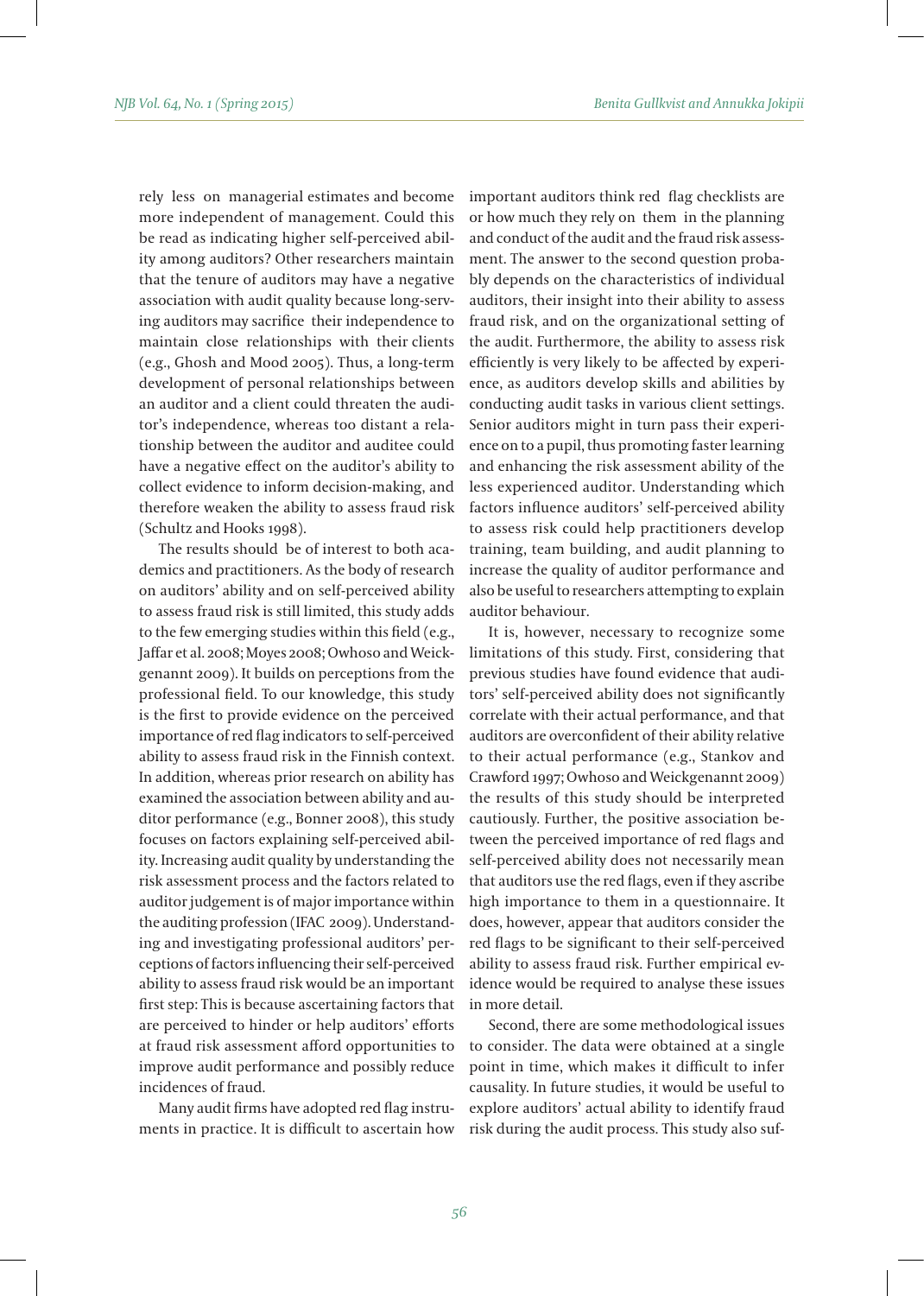fers from the usual limitations associated with the questionnaire survey method (Oppenheim 1966). One concern is that responses to the questionnaire may not always reflect practice. Difficulties involve operationalizing the variables and possible problems with the self-perceived measurements and auditors' possible over-ratings. Another limitation concerns the scales used to measure the core constructs. Many constructs were measured with only one item indicator. Although the single-item scales showed adequate validity and reliability in this study, it has been argued that multi-item scales have demonstrated greater reliability and validity overall (Churchill 1979). Therefore, the measures used may be relatively crude and, perhaps, may not achieve the depth and intensity of whole risk assessment. Furthermore, for practical analytical reasons, the three categories of the red flag constructs *attitude*, *opportunity*, and *incentives* were operationalized using the four highest-loading items from each of the respective scales. Although this approach is consistent with recommendations in the psychometric literature (Nunnally and Bernstein 1994), it may have eliminated facets of each construct and affected content validity. Future research could examine alternative measures or extend this research by validating appropriate scales.

Third, one concern with empirical studies is generalizability. Without replication, we cannot determine what effect the sample size used has on the generalizability of the results. However, the descriptive data of the sample is consistent with the demographic data of the Finnish auditor population with regard to gender, age, and education. Moreover, whereas Bonner and Pennington (1990) hold that auditors should have eight and a half years of experience in order to make reasoned assessments of the likelihood of fraudulent financial reporting, more than half of the respondents (66 %) in this study had over ten years' professional audit experience.

Future research could also focus on identifying factors that may enhance auditors' actual ability to predict and assess the extent of fraud risk. Further studies could examine to what extent environmental factors such as time pressure, task structure, accountability, and information technology are associated with auditors' fraud risk assessments or performance. Furthermore, this study did not examine auditors' ability to report on the likelihood of fraud risk, an issue that has been called for in the literature (Jaffar et al. 2008). There is considerable potential for further studies in this research area. In a period when incidences of corporate fraud seem to be increasing, there is an evident need to bolster auditors' expertise in assessing and reporting fraud risk.

## **References**

- Abdolmohammadi, M.J., and J. Shanteau, J. 1992. Personal attributes of expert auditors. *Organizational Behavior and Human Decision Processes* 53, 158–72.
- Ajzen, I. 1991. The theory of planned behavior. *Organizational Behavior and Human Decision Processes* 50: 179–211.
- Albrecht, W. S., and M. B. Romney. 1986. Red-flagging management fraud: A validation. *Advances in Accounting* 3: 323–333.
- Allen, R., D. Hermanson, T. Kozloski, and R. Ramsay. 2006. Auditor risk assessment: Insight from the academic literature. *Accounting Horizons* 20 (2): 157–177.
- Apostolou, B., J. Hassell, S. Webber, and G. Sumners. 2001. The relative importance of management fraud risk factors. *Behavioral Research in Accounting* 13: 1–24.
- Ashton, R. H. 1990. Pressure and performance in accounting decision settings: Paradoxical effects of incentives, feedback, and justification. *Journal of Accounting Research* 28 (Supplement): 148–180.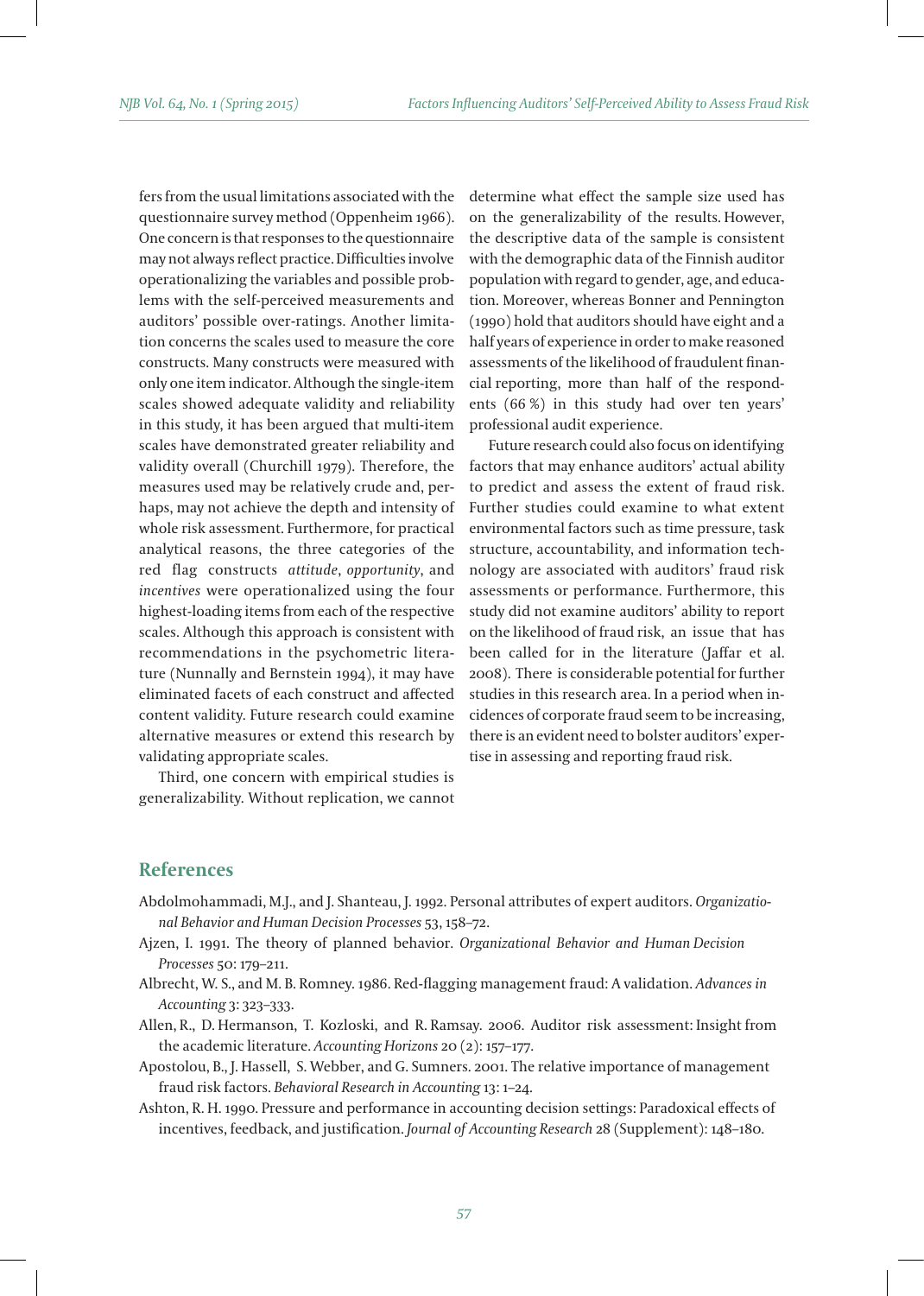- Ashton, R. H. 1992. Effects of justification and a mechanical aid on judgment performance. *Organizational Behavior and Human Decision Processes* 52(2): 292
- Bandura, A. 1982. Self-efficacy mechanism in human agency. *American Psychologist* 37, 122–147.
- Bandura, A. 1991. Social-cognitive theory of self-regulation. *Organizational Behavior and Human Decision Processes* 50: 248–287.
- Bandura, A. 1992. Exercise of personal agency through the self-efficacy mechanism. In R. Schwarzer (Ed.), *Self-efficacy: Thought control of action*. Washington, D.C.: Hemisphere, 3–38.
- Barclay, D., C. Higgins, and R. Thompson. 1995. The Partial Least Squares (PLS) approach to causal modelling: Personal computer adoption and use as an illustration. *Technology Studies* 2 (2): 285–324.
- Beaulieu, P. R. 2001. The effects of judgments of new clients' intefrity upon risk judgments, audit evidence and fees. Auditing: *A Journal of Practice and Theory* 20 (2): 85-100.
- Bedard, J. C., and L. Graham. 2002. The effects of decision aid orientation on risk factor identification and audit test planning. Auditing: *A Journal of Practice & Theory* 21 (2): 39–56.
- Bell, T. B., and J. V. Carcello. 2000. A decision aid for assessing the likelihood of fraudulent financial reporting. Auditing: *A Journal of Practice & Theory* 19 (1): 169–184.
- Benford, T., and J. E. Hunton. 2000. Incorporating information technology considerations into an expanded model of judgement and decision making in accounting. *International Journal of Accounting Information Systems* 1: 54–65.
- Bernardi, R. A. 1994. Fraud detection: The effect of client integrity and competence and auditor cognitive style. Auditing: *A Journal of Practice & Theory* 13: 68–84.
- Bernardi, R. A. 1997. Probability of fraud estimates: the impact of client integrity and competence. *Research on Accounting Ethics* 3: 119–139.
- Boatsman, J. R., C. Moeckel, and B. Pei 1997. The effects of decision consequences on auditors' reliance on decision aids in audit planning. *Organizational Behaviour and Human Decision Processes* 71 (2): 211-247.
- Bonner, S. E., and B. L. Lewis. 1990. Determinants of Auditor Expertise. *Journal of Accounting Research* 28: 1–20.
- Bonner, S. E., and N. Pennington. 1990. Cognitive processes and knowledge as determinants of auditor expertise. *Journal of Accounting Literature* 10: 1–50.
- Bonner, S. E., R. Libby, and M. Nelson. 1996. Using decision aids to improve auditors' conditional probability judgments. *The Accounting Review* 71: 221–40.
- Bonner, S. 2008. Judgment and Decision Making in Accounting. Upper Saddle River, NJ: Pearson Prentice Hall.
- Carpenter, T., C. Durtschi, and L. M. Gaynor. 2002. The role of experience in professional skepticism, knowledge acquisition, and fraud detection. Working paper, Florida State University.
- Chin, W. W. 1998a. The Partial Least Square Approach for structural equation modelling. In *Modern Methods for Business Research*, edited by G. A. Marcoulides. Lawrence Erlbaum Associates.
- Chin, W. W. 1998b. Issues and opinion on Structural Equation Modeling. *MIS Quarterly*, 22(1): vii xvi.
- Christ, M. 1993. Evidence on the nature of audit planning problem representations: An examination of auditor fee recalls. *The Accounting Review* 68 (2): 304–322.
- Churchill, G.A. Jr. (1979). A Paradigm for Developing Better Measures of Marketing Constructs. *Journal of Marketing Research*, XVI (Feb.): 64-73.
- Cressey, D. 1953. *Other People's Money; A Study in the Social Psychology of Embezzlement*. Glencoe, IL, Free Press.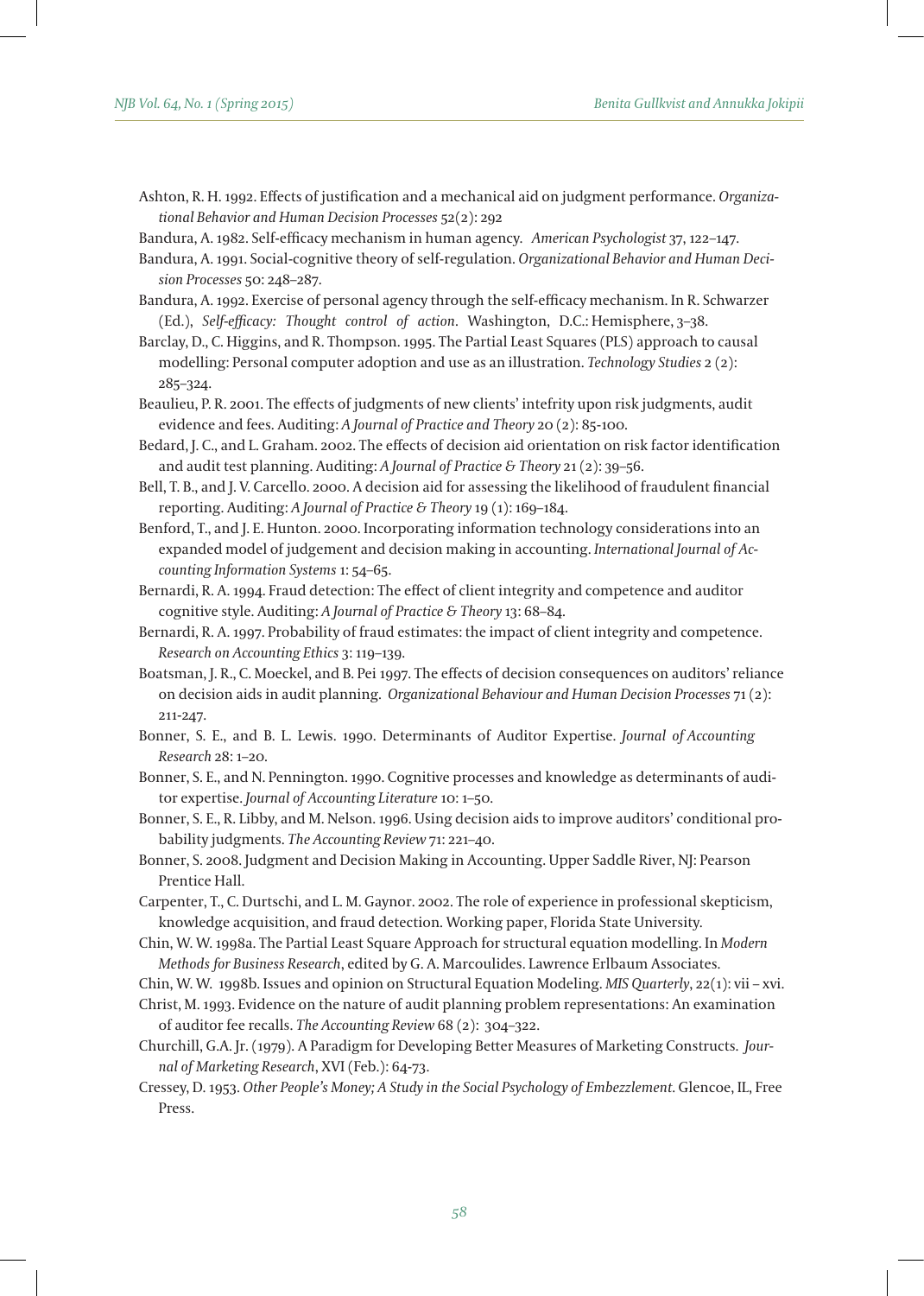- Croson, R., and U. Gneezy. 2009. Gender differences in preferences. *Journal of Economic Literature* 47: 1–27.
- DeZoort, F. T., and A. T. Lord. 1997. A review and synthesis of pressure effects research in accounting. *Journal of Accounting Literature* 16: 28–85.
- Dijkstra, T. 1983. Some comments on maximum likelihood and partial least squares methods. *Journal of Econometrics* 22 (1/2): 67–90.
- Dillman, D. A. 2000. Mail and Internet Surveys: The Tailored Design Method. New York: John Wiley.
- Eining, M. M., D. R. Jones, and J. K. Loebbecke. 1997. Reliance on decision aids: An examination of auditors' assessment of management fraud. *Auditing: A Journal of Practice & Theory* 16 (Fall): 1–19.
- Feingold, A. 1994. Gender differences in personality: A meta-analysis. *Psychological Bulletin* 116: 429–456.
- Fornell, C., and D. F. Larcker. 1981. Evaluating structural equation models with unobservable variables and measurement error. *Journal of Marketing Research* 18: 39– 50.
- Fraser, C., D. J. Hatherly and W. M. Henry. 2004. Illegal acts and the auditor. *Accounting Forum* 28: 99–118.
- Geisser, S. 1974. A predictive approach to the random effect model. *Biometrika* 61: 101–107. Ghosh, A., and Moon, D. 2005. Auditor tenure and perceptions of audit quality. *The Accounting Review*  80 (2): 585–612.
- Gibbins, M. 1984. Propositions about the psychology of professional judgment in public accounting. *Journal of Accounting Research* 22 (1): 103–125.
- Glover, S. M., D. F. Prawitt, and B. C. Spilker. 1997. The influence of decision aids on user behavior: Implications for knowledge acquisition and inappropriate reliance. *Organizational Behavior and Human Decision Processes* 72 (2): 232–255.
- Guiral, A., W. Rodgers, E. Ruiz, and J. Gonzalo. 2010. Ethical dilemmas in auditing: Dishonesty or unintentional bias? *Journal of Business Ethics* 91 (Supplement): 151– 166.
- Gul, F. 1991. Size of audit fees and perceptions of auditors' ability to resist management pressure in audit conflict situations. *Abacus* 27 (2): 162–172.
- Gul, F., and J. Tsui. 1992. An empirical analysis of Hong Kong bankers' perceptions of auditor ability to resist management pressure in an audit conflict situation. *Journal of Accounting, Auditing and Taxation* 1: 177–190.
- Hackenbrack, K. 1993. The effect of experience with different sized clients on auditor evaluations of fraudulent financial reporting indicators. *Auditing: A Journal of Practice and Theory* 12 (1): 99–110.
- Hair, J. F., R. E. Anderson, R. L. Tatham, and W. C. Black. 1998. *Multivariate Data Analysis*. Prentice-Hall.
- Hair, J.F., C. M. Ringle and M. Sarstedt. 2011. PLS-SEM: Indeed a Silver Bullet. *Journal of Marketing Theory and Practice* 19 (2): 139–151.
- Hammersley, J. S. 2011. A review and model of auditor judgments in fraud-related planning tasks. *Auditing: A Journal of Practice & Theory* 30 (4): 101–128.
- Hassink, H., R. Meuwissen, and L. Bollen. 2010. Fraud detection, redress and reporting by auditors. *Managerial Auditing Journal* 25 (9): 861–881.
- HE 191/2013 Hallituksen esitys eduskunnalle laeiksi tilintarkastuslain sekä julkishallinnon ja -talouden tilintarkastajista annetun lain 21 a §:n muuttamisesta. Available at: http://www.edilex. fi/he/20130191
- Heiman-Hoffman, V., and K. P. Morgan. 1996. The warning signs of fraudulent financial reporting", *Journal of Accountancy*, October: 75–77.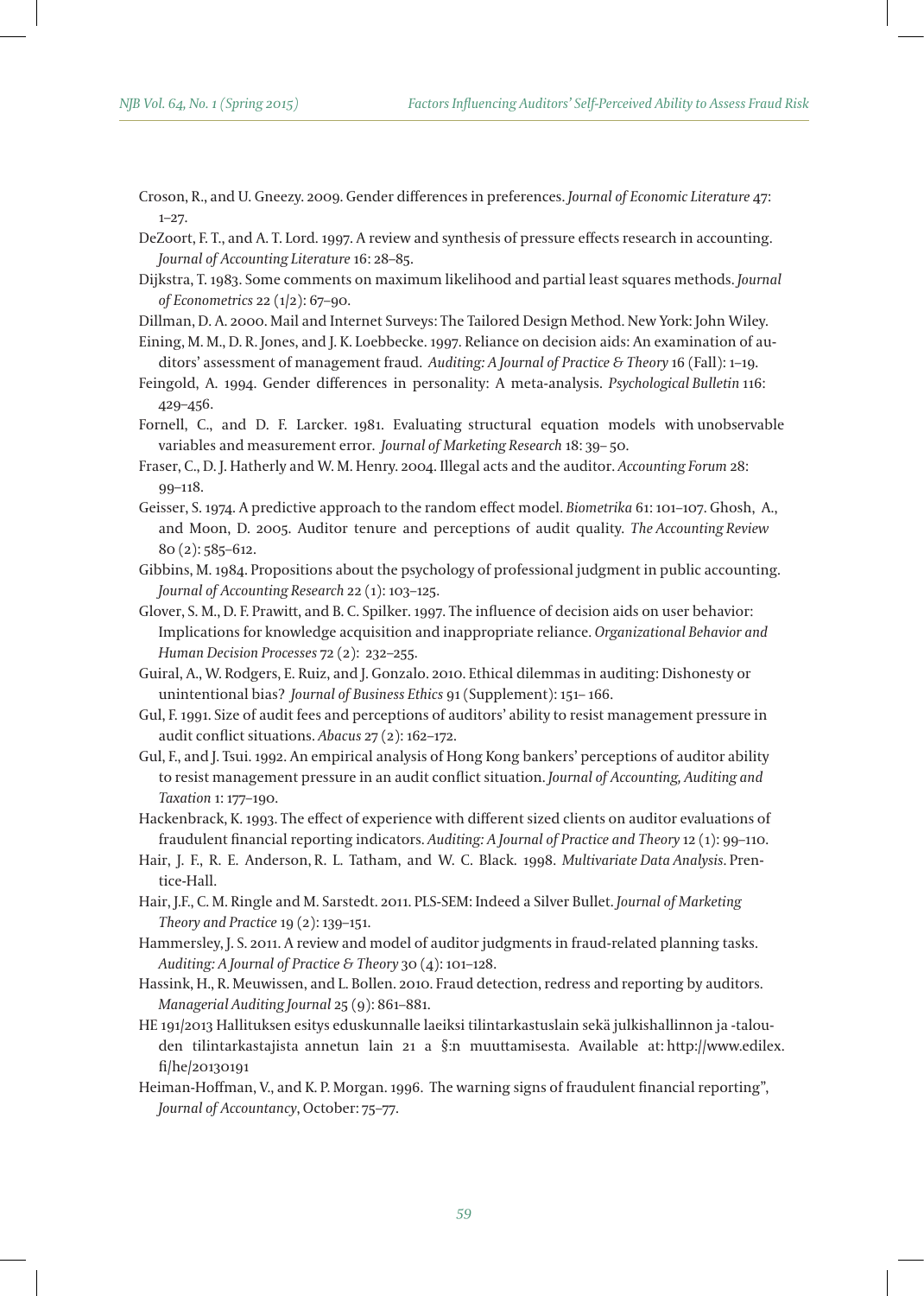- Helms, G 2011. Detect and prevent fraud. Available at: http://www.mncpa.org/publications/footnote/2011-04/detect-and-prevent-financial-statement-fraud.aspx.
- Hoffman, V. B., and J. M. Patton. 1997. Accountability, the dilution effect, and conservatism in auditors' fraud judgments. *Journal of Accounting Research* 35 (Autumn): 227–237.
- Hogan, C. E., Z. Rezaee, R. A. Riley, Jr., and U. K. Velury. 2008. Financial statement fraud: Insights from the academic literature. *Auditing: A Journal of Practice & Theory* 27 (2): 231–252.
- Hulland, J. 1999. Use of Partial Least Squares (PLS) in strategic management research: A review of four recent studies. *Strategic Management Journal* 20 (February): 195–204.
- International Auditing and Assurance Standards Board (IAASB) of the International Federation of Accountants (IFAC) 2009. *The Auditor's Responsibilities Relating to Fraud in an Audit of Financial Statements, International Standard on Auditing* (ISA) 240. New York, NY: IFAC.
- Jaffar, N., A. Salleh, T. M. Iskandar, and H. Haron. 2008. The effect of the external auditors' ability to assess fraud risk on their ability to detect the likelihood of fraud. *International Journal of Management Perspectives* 1 (1): 49–70.
- Johnson, S. 2007. Study: Sarbox Curbs Fraud Whistleblowing. Available at www.cfo.com, http://www. cfo.com/article.cfm/8694488.
- Joyce, E. J. 1976. Expert judgment in audit program planning, *Journal of Accounting Research Supplement*, 29–60.
- Kizirian, T. G., B. W. Mayhew, and L.D. Sneathen. 2005. The impact of management integrity on audit planning and evidence. *Auditing: A Journal of Practice and Theory* 24 (2): 49-67.
- Knapp, C. A. 1995. *The Use of Fraud Schema during Analytical Procedures: Effects of Experience, Client Explanations and Attentional Cues.* Unpublished doctoral dissertation. Oklahoma: The University of Oklahoma.
- Knapp, C. A., and M. C. Knapp. 2001. The effects of experience and explicit fraud risk assessment in detecting fraud with analytical procedures. *Accounting, Organizations and Society* 26 (1): 25–37.
- Knechel, W. R., L. Niemi, and S. Sundgren. 2008. Determinants of auditor choice: Evidence from a small client market. *International Journal of Auditing* 12: 65–88.
- Krambia-Kapardis, M. 2002. A fraud detection model: a must for auditors. *Journal of Financial Regulation and Compliance* 10 (3): 266–278.
- Landsittel, D. L., and J. C. Bedard. 1997. Fraud and the auditor: current developments and ongoing challenges. *The Auditor's Report* (Fall): 3–4.
- Langfield-Smith, K. M., and D. Smith. 2003. Management control systems and trust in outsourcing relationships. *Management Accounting Research* 14: 281–307.
- Lee, T., and M. Stone. 1995. Competence and independence: the congenial twins of auditing. *Journal of Business Finance & Accounting* 22 (8): 1169–1177.
- Libby, R., and J. Luft. 1993. Determinants of judgment performance in accounting settings: Ability, knowledge, motivation, and environment. *Accounting, Organizations and Society* 18 (5): 425–450.
- Loebbecke, J., M. Eining, and J. Willingham. 1989. Auditors' experience with material irregularities: Frequency, nature, and detectability. *Auditing: A Journal of Practice & Theory* 9 (1): 1–27.
- Lou Y. I., and M. L. Wang. 2009. Fraud risk factor of the fraud triangle assessing the likelihood of fraudulent financial reporting. *Journal of Business & Economics Research* 7 (2): 61–78
- MacGregor, D., S. Lichtenstein, and P. Slovic. 1988. Structuring knowledge retrieval: An analysis of decomposed quantitative judgments. *Organizational Behavior and Human Decision Processes* 42: 303–323.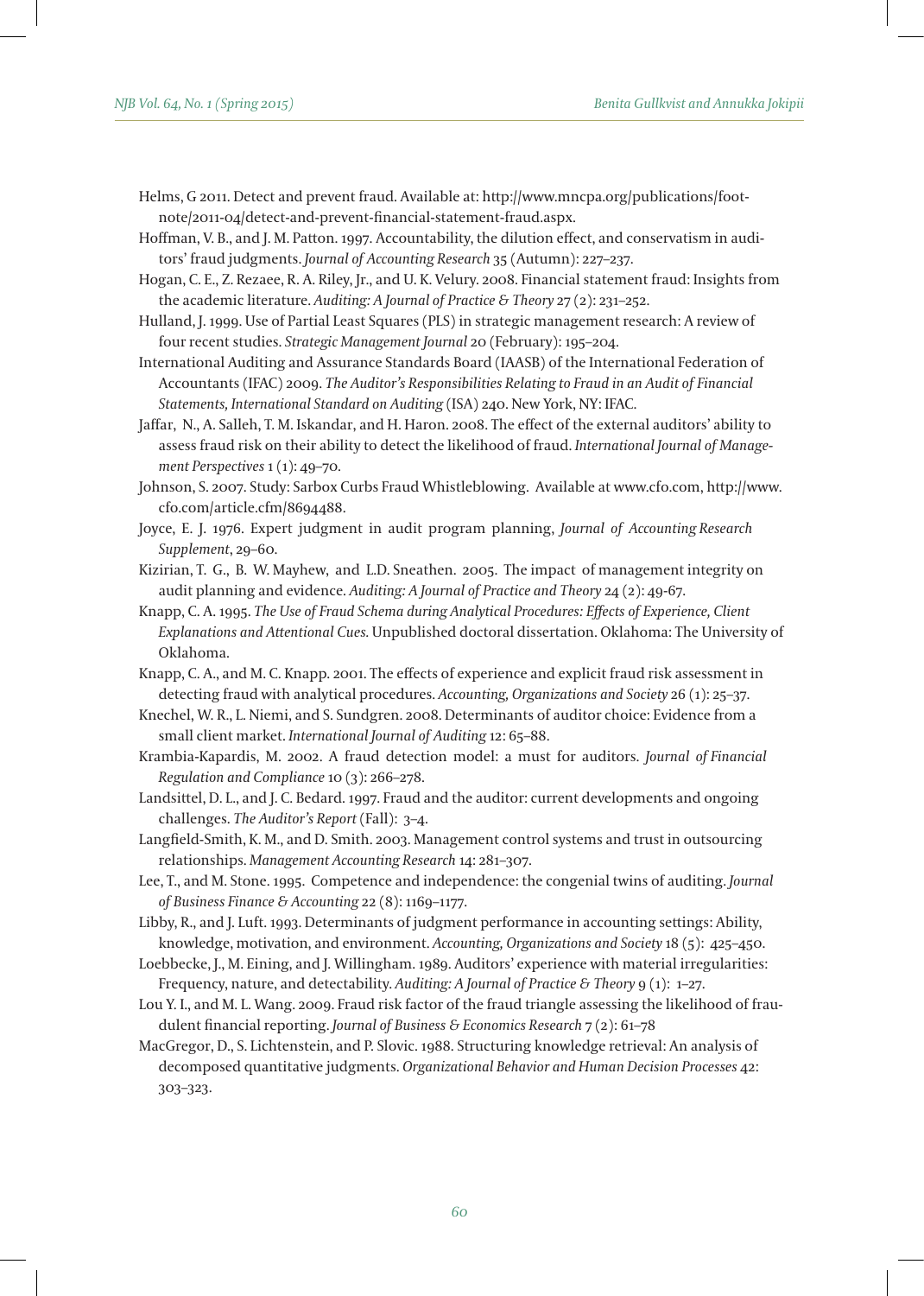- Mahama, H. and M.M. Cheng 2013. The effect of managers' enabling perceptions on costing sytem use, psychological empowerment, and task performance. *Behavioural Research in Accounting* 25 (1): 89–114.
- McKinley, S., K. Pany, and P. M. J. Reekers. 1985. An examination of the influence of CPA firm type, size, and MAS provision on loan officer decisions and perceptions. *Journal of Accounting Research* 23 (2): 887–896.
- Matsumura, E. M., and R. R. Tucker. 1992. Fraud detection: A theoretical foundation. *The Accounting Review* 67 (4): 753–782.
- Mear, R., and M. Firth. 1987. Cue usage and self-insight of financial analysts. *The Accounting Review* 62 (1): 176–182.
- Moet, L. K. 1997. *Will SAS No. 88 aid auditors in financial statement fraud detection*. Unpublished doctoral dissertation, University of Colorado, Colorado.
- Moore, D. A., P. E. Tetlock, L. Tanlu, and M. H. Bazerman. 2006. Conflicts of interest and the case of auditor independence: Moral seduction and strategic issue cycling. *Academy of Management Review* 31 (1): 10–29.
- Moyes, G. D. 2008. CPA's Perceptions of Red Flags Used in Detecting Fraud. *Icfai Journal of Audit Practice* V(1).
- Moyes, G. D. and I. Hasan. (1996). An empirical analysis of fraud detection likelihood, *Managerial Auditing Journal* 11 (3), 41–46.
- Muttilainen, V., and T. Kankaanranta. 2012. Talousrikollisuus ja poliisin toimintaympäristö.
- In Honkonen R. and V. Muttilainen (eds.) Poliisin toimintaympäristö. Poliisiammattikorkakoulun katsaus 2012. Poliisiammattikoulun raportteja 102. Available http://www.poliisiammattikorkeakoulu.fi/poliisi/poliisioppilaitos/home.nsf/ files/9727CB482DEFDE79C2257A000028B67F/\$file/ Raportteja102\_web.pdf
- Nelson, M., J. Elliott, and R. Tarpley. 2002. Evidence from auditors about managers' and auditors' earnings management decisions. *The Accounting Review* 77 (Supplement): 175–202.
- Niemi H., and M. Lehti. 2006. Eräiden talousrikosten rangaistuskäytäntö. Oikeuspoliittisen tutkimuslaitoksen tutkimustiedonantoja 71.
- Nieschwietz, R. J., J. J. Schultz, Jr., and M. F. Zimbelman. 2000. Empirical research on external auditors' detection of financial statement fraud. *Journal of Accounting Literature* 19: 190–246.
- Niskanen, J., J. Karjalainen, M. Niskanen, and J. Karjalainen. 2011. Auditor gender and corporate earnings management behavior in private Finnish firms. *Managerial Auditing Journal* 26 (9): 779–793.
- Norman, C., A. Rose, and J. Rose. 2010. Internal audit reporting lines, fraud risk decomposition and assessments of fraud risk. *Accounting, Organization and Society* 35: 546–557.
- Nunnally, J. C. 1978. *Psychometric Theory*. New York, McGraw-Hill.
- Nunnally, J. C., and I. H. Bernstein. 1994. *Psychometric Theory*. New York, McGraw-Hill.
- Oppenheim, A. 1966. *Questionnaire Design and Attitude Measurement*. New York, Basic Books.
- Owhoso, V. 2002. Mitigating gender-specific superior ethical sensitivity when assessing likelihood of fraud risk. *Journal of Managerial Issues* 14 (3): 360–374.
- Owhoso, V., and A. Weickgenannt. 2009. Auditors' self-perceived abilities in conducting domain audits. *Critical Perspectives on Accounting* 20 (1): 3–21.
- Phillips, F. 1999. Auditor attention to and judgments of aggressive financial reporting. *Journal of Accounting Research* 37 (1): 167–189.
- Pincus, V. K. 1984. *Fraud Detection Ability: Individual Differences and Their Relationship to Cognitive Style Difference*'. Unpublished doctoral dissertation, The University of Maryland, Maryland.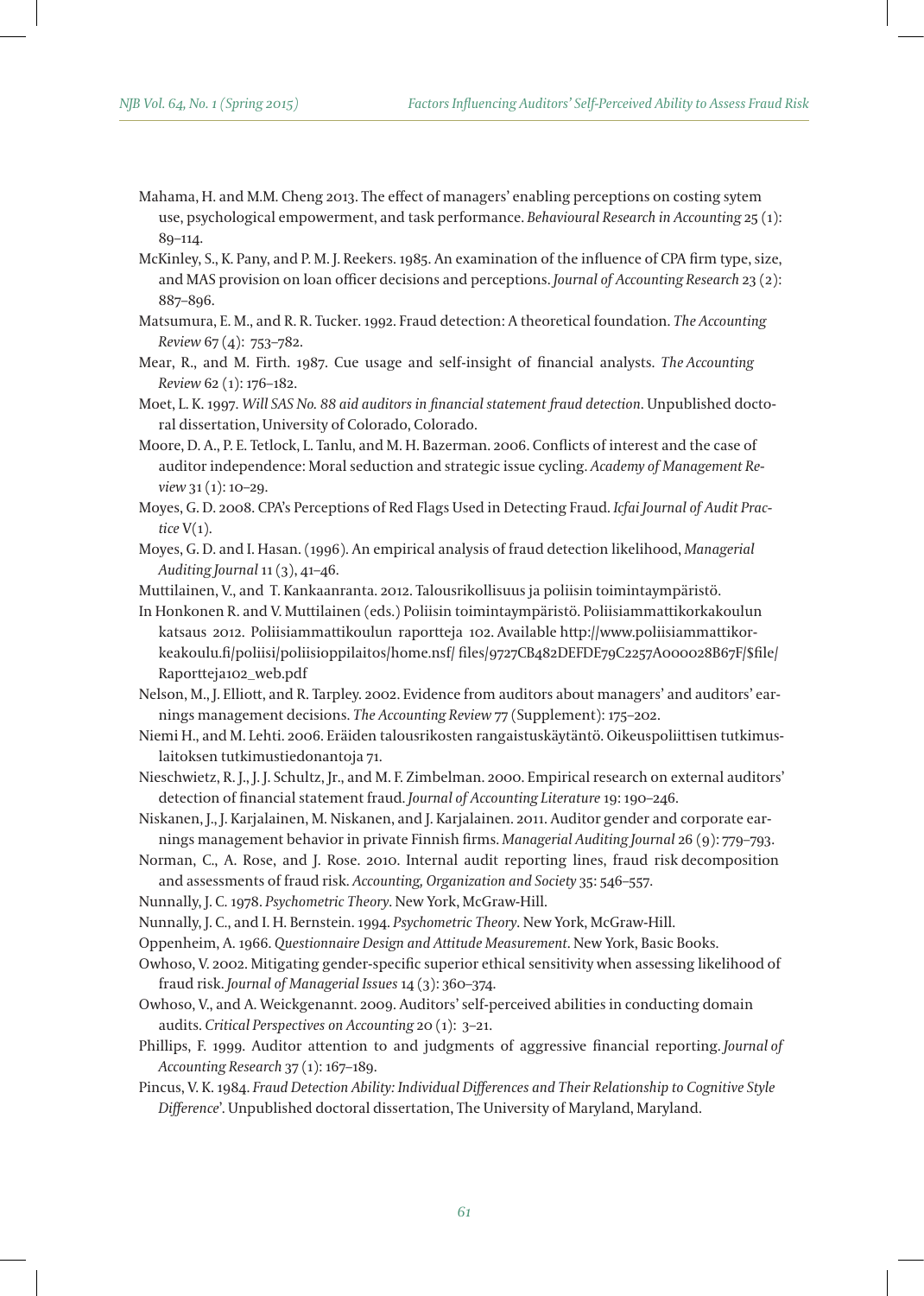- Pincus, K. V. 1989. The efficacy of a red flags questionnaire for assessing the possibility of fraud. *Accounting, Organizations and Society* 14 (1–2): 153–164.
- Ponemon, L. A., and D. L. Gabhart. 1993. *Ethical reasoning in accounting and auditing*. Research Monograph Number 21 CGA-Canada Research Foundation. Vancouver, BC. Rest, J. 1986. Moral Development: Advances in Research and Theory, Praeger, New York.
- Rezaee, Z. 2005. Causes, consequences, and deterrence of financial statement fraud. *Critical Perspectives on Accounting* 16: 277–298.
- Rodgers, W., A. Guiral, and J. A. Gonzalo. 2009. Different pathways that suggest whether auditors' going concern opinions are ethically based. *Journal of Business Ethics* 86(3): 347–361.
- Rose, J. M. 2007. Attention to evidence of aggressive financial reporting and intentional misstatement. *Behavioral Research in Accounting* 19: 215–229.
- Schultz, S., and K. Hooks. 1998. The effect of relationship and reward on reports of wrongdoing. *Auditing: A Journal of Practice and Theory* 17 (Fall): 15–35.
- Schmitt, D., A. Realo, M. Voracek, and J. Allik. 2008. Why can't a man be more like a woman? Sex differences in big five personality traits across 55 cultures. *Journal of Personality and Social Psychology 94: 168–182.*
- Shaub, M. K., D. W. Finn, and P. Munter. 1993. The effects of auditors' ethical orientation on commitment and ethical sensitivity. *Behavioral Research in Accounting* 5: 143–169.
- Skousen, C.J., K.R. Smith, and C. J. Wright. 2009. Detecting and predicting financial statement fraud: The effectiveness of the fraud triangle and SAS No. 99, in Hirschey, M., Kose, J., and A. K. Makhija (eds.) *Corporate Governance and Firm Performance (Advances in Financial Economics)*, 13: 53–81.
- Smith, M., N. H. Omar, S. Sayd Idris, and I. Baharuddin . 2005. Auditors' perception of fraud risk indicators. *Managerial Auditing Journal* 20(1): 73–85.
- Solomon, I., M. Shields, and R. Whittington. 1999. What do industry specialist auditors know? *Journal of Accounting Research* 37 (1): 191–208.
- Stankov, L., and J. D. Crawford. 1997. Self-confidence and performance on tests of cognitive abilities. *Intelligence* 25 (2): 93–109.
- Stone, M. 1974. Cross-validatory choice and assessment of statistical predictions. *Journal of the Royal Statistical Society* Series B 36 (1): 111–147.
- Tenenhaus, M., V. E. Vinzi, Y. Chatelin, and C. Lauro. 2005. PLS path modeling. *Computational Statistics & Data Analysis* 48: 159–205.
- Watkins, A., W. Hillison, and S. Morecroft. 2004. Audit quality: A synthesis of theory and empirical evidence. *Journal of Accounting Literature* 23: 153–193.
- Wilks, T. J., and M. F. Zimbelman. 2004. Decomposition of fraud-risk assessments and auditors' sensitivity to fraud cues. *Contemporary Accounting Research* 21 (3): 719– 745.
- Wold, H. 1985. Partial least squares. In Kotz, Samuel; Johnson, Norman L. *Encyclopedia of statistical sciences* 6. New York: Wiley, 581–591.
- Zimbelman, M. F. 1997. The Effects of SAS No. 82 on auditors' attention to fraud risk factors and audit planning decisions. *Journal of Accounting Research* 35 (Supplement): 75–97.